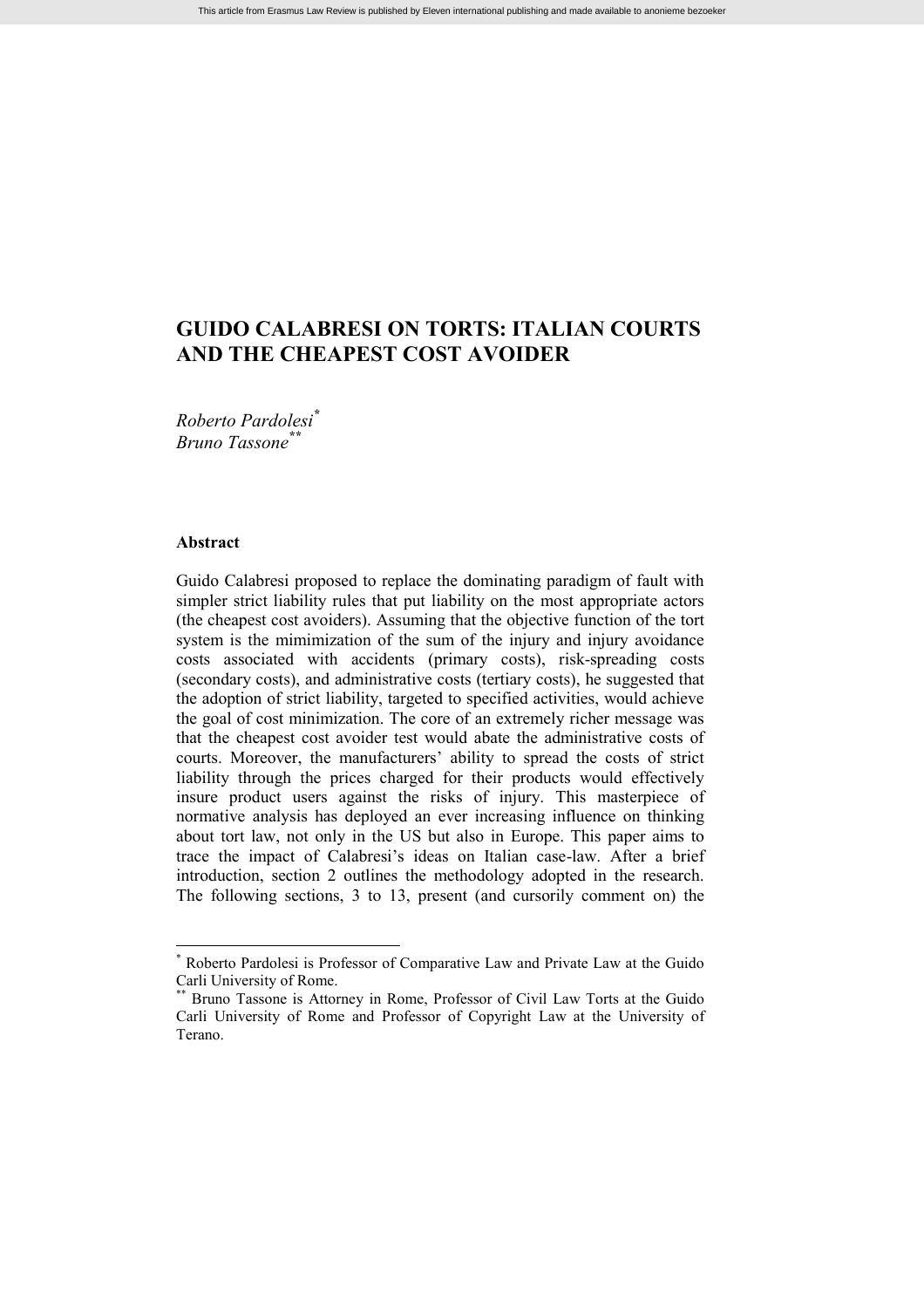opinions which display the influence of Calabresi's thinking. Section 14 summarizes and concludes.

#### **1 Introduction**

Guido Calabresi is recognised unanimously as one of the founding fathers of the Law and Economics (L&E) movement. His seminal articles and the derivative 'fresco' spelled out in *The Costs of Accidents* contributed significantly – with the parallel works of Ronald Coase, Gary Becker, Henry Manne, Richard Posner, and Pietro Trimarchi (to cite several of his esteemed  $\text{peers}^1$ ) – to the start of a new intellectual enterprise that has proven to be extraordinarily challenging.

Many studies aim to offer an apologetic scrutiny of developments in L&E, with the most recent including contributions authored by Francesco Parisi, $^2$  Eli M. Salzberger, $^3$  and Alessandra Arcuri.<sup>4</sup> Even more numerous are those authors who have volunteered to construct a dedicated opposition. Critics and criticisms have always been abundant, as have Cassandras, claiming that the edifice's foundation has long since disappeared into the sand (Ernest Weinrib<sup>5</sup>), that the movement has peaked (Morton Horwitz<sup>6</sup>), that L&E is sick and spreads sickness (Leonard Jaffee<sup>7</sup>), and that it is not an edifice at all, just sand (Anita Bernstein ${}^{8}$ ). True is that, despite its intuitive appeal, the economic analysis of law is no less controversial than the underlying economic theory.

<sup>1</sup> On the origins of the L&E movement cf., *ex multis,* A. Arcuri and R. Pardolesi, 'Analisi Economica del Diritto' (Economic Analysis of Law) in F. Parisi, *Enciclopedia Giuridica* (Milan: Giuffrè 2002) 7; and, for direct testimonies*,* F. Parisi and C.K. Rowley (eds.) *Origins of Law and Economics: Essays by the Founding Fathers* (Cheltenham: Edward Elgar Publishing 2005).

<sup>2</sup> F. Parisi, 'Positive, Normative, and Functional Schools in Law and Economics' in J.G. Backhaus (ed.) *The Elgar Companion to Law and Economics* (Cheltenham: Edward Elgar Publishing 2005) 58.

<sup>3</sup> E.M. Salzberger, 'The Economic Analysis of Law – The Dominant Methodology for Legal Research?!', *University of Haifa Faculty of Law Legal Studies Research Paper No. 1044382* (2007) available at http://ssrn.com/abstract=1044382.

<sup>4</sup> A. Arcuri, 'Eclecticism in Law and Economics' (2008) 1 *Erasmus Law Review* 60.

<sup>5</sup> E. J. Weinrib, 'Understanding Tort Law' (1989) 23 *Valparaiso University Law Review* 485 at 487.

<sup>6</sup> M.J. Horwitz, 'Law and Economics: Science or Politics*?'* (1980) 8 *Hofstra Law Review* 905.

<sup>7</sup> L.R. Jaffee, 'The Troubles with Law and Economics' (1992) 20 *Hofstra Law Review* 777 at 779.

<sup>8</sup> A. Bernstein, 'Whatever Happened to Law and Economics' (2005) 64 *Maryland Law Review* 303.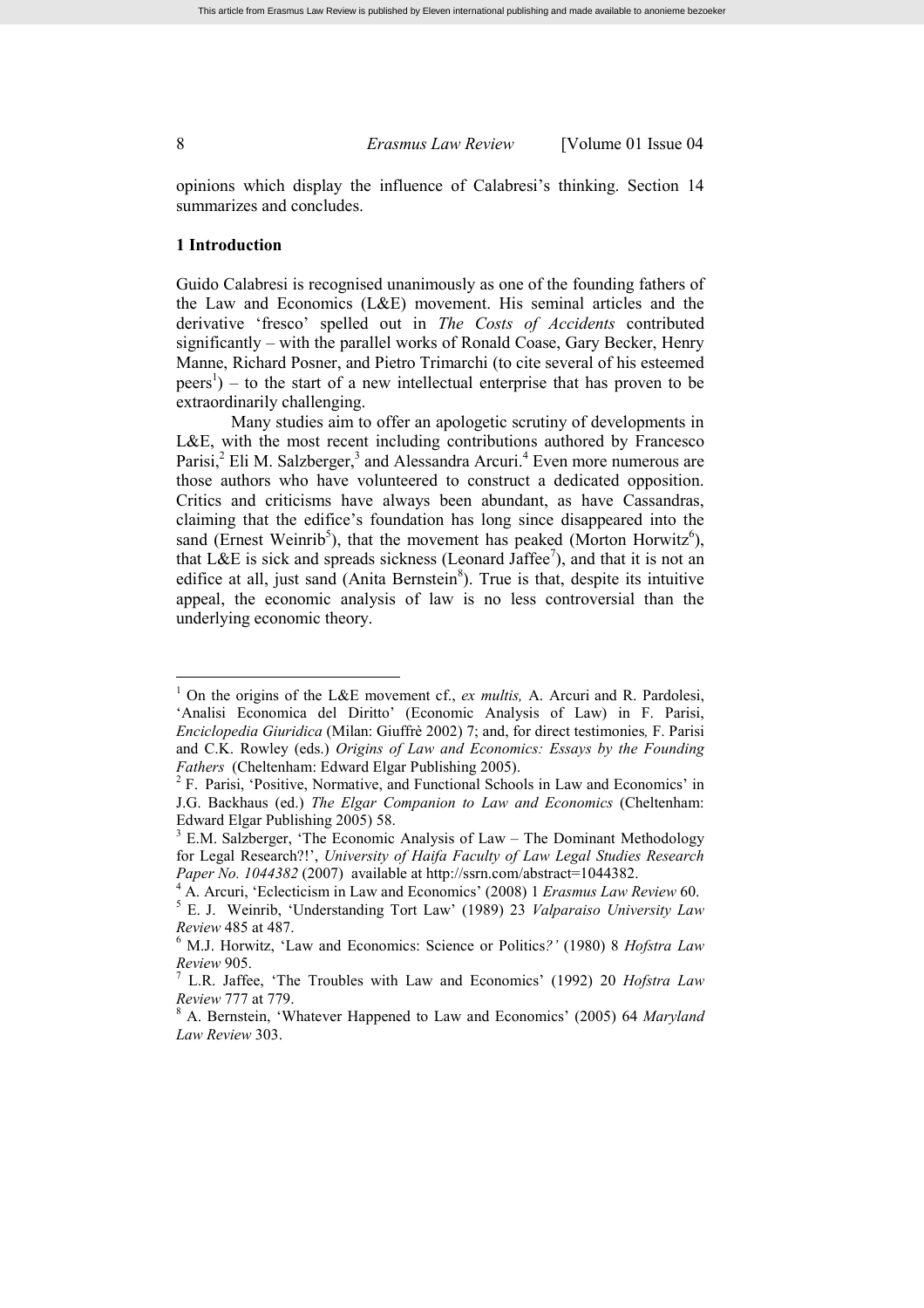Were the future to be bet on, it is possible we would be conditioned by the vivid perception that the basic tenet of the mainstream approach – rational choice, people acting to best obtain what they want, given what they believe about the circumstances – is under mounting attack. A large and growing body of empirical evidence reveals that people often fail to live up to the *homo oeconomicus* paradigm and they take actions that conflict with how standard economic theory predicts they would look after their interests.<sup>9</sup> Why bother then with models based on assumptions that do not reflect the main features of reality?

In a different but concurring vein, the problem is exacerbated by the rampant wave of L&E, composed of economists who bring with them sophisticated analytical tools while remaining intolerant towards 'unstructured' informal arguments. Today, a large and growing segment of L&E work involves formal modelling or technical empirical studies. However, this implementation risks severing the link with the origins and, even worse, with the legal component altogether. The implications are devastating, since economists might end up doing work substantially detached from that of legal institutions. One might wonder whether this path ultimately paves the way towards a process of divergence, which would be at odds with the original interdisciplinary inspiration of L&E, while shutting the door to further developments.<sup>10</sup> The worst-case scenario is a completely auto-referential endeavour, which identifies key research questions and hot topics in a totally independent way, instead of drawing inspiration from the desire to clarify legal practice.

Be that as it may, and leaving aside the troubling question of whether L&E is an aging giant whose time has largely passed, it should be borne in mind that, as Henry Manne reminds us:

The original approach was simply a marginal (jurisprudentially speaking) movement from what most legal realist-oriented law professors were already doing but, alas, doing very badly. They were trying to explain why one rule of law was better than another […], but the focus was always on improving the law and not on showing the

<sup>&</sup>lt;sup>9</sup> For a general overview of the role of empirical analysis, see T. Ulen, 'The Unexpected Guest: Law and Economics, Law and Other Cognate Disciplines, and the Future of Legal Scholarship' (2004) 79 *Chicago-Kent Law Review* 403. With specific regard to the empirical debunking of the rational choice paradigm, citations appear superfluous: experiments in behavioral economics, since Daniel Kahneman and Amos Tversky founded the field with their seminal 1979 paper, 'Prospect Theory: An Analysis of Decision under Risk' 47 *Econometrica* 313, are almost countless.

<sup>&</sup>lt;sup>10</sup> Cf. H.G. Manne and J. D. Wright, 'The Future of Law and Economics: A Discussion' (2008) *George Mason University Law and Economics Research Paper Series 08-35* available at http://ssrn.com/abstract=1145421.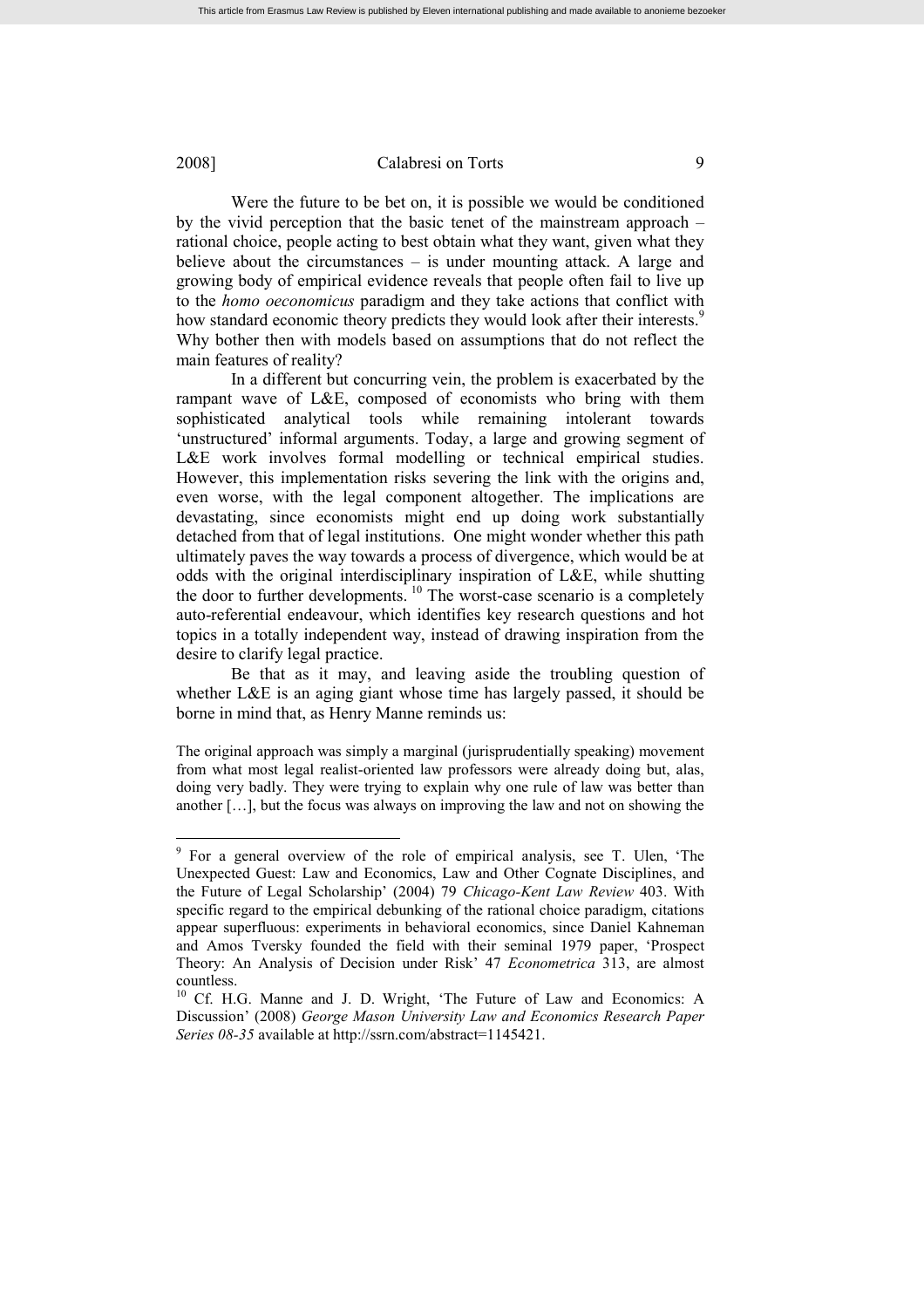methodological skills of the authors. This was the intellectual victory which revolutionized the law school world, and it was all because of […] the power of economics, vastly greater than that of any other discipline, to resolve what had appeared to be purely normative issues in a positive way. It was the introduction to this kind of power that opened the eyes of many law professors back in the 1970s, and which I think still has the power to amaze people (including, alas, many economists) who are not familiar with economics' great analytical powers.<sup>11</sup>

This was the archetypical inspiration and the recipe for success in the past – and should be, we believe, the lighthouse for the future. Guido Calabresi was perhaps the most genuine prophet with regard to this inspiration, even though, from the standpoint of a supposed – but questionable – orthodoxy, his very belonging to the movement has sometimes been doubted. No matter what happens to L&E, his contribution to frame our understanding of law has been enormous. In fact, the origin of the field rested on a broader view than the one sponsored by the Chicago School, which – despite the widespread identification with the 'lunatic fringe' blossoming on the shores of Lake Michigan – was not the movement's only cradle. Regardless of whether New Haven should be considered just a geographical alternative.<sup>12</sup> Calabresi offers a different perspective. His writing

focuses on welfare without perceiving it as a prize-fighter that has beaten or should beat a straw man, hapless fairness. It draws readers in with its clarity and reason, never trying to exclude or intimidate anyone. It is a model, indeed, of what law and economics scholarship can contribute in the eras following refutation of its core tenets: a wide social science that invites participants to consider the common good.<sup>13</sup>

Calabresi does not endorse the efficiency criterion as the polar star and the overwhelming value, but confines himself to suggesting that, when it comes to shaping the application of legal discourse, welfare should be factored in together with justice and fairness. Such a caution has been often interpreted as reluctance, if not a rejection of the L&E 'philosophy', while it should be deemed no more than a lack of empathy towards a certain way of conceiving the economic analysis of law. We can agree with Keith Hylton that "he tells us early on that economics is good for solving certain problems, but not all problems, especially those involving basic questions of identity or morality,"<sup>14</sup> which urge the acceptance of the idea that the distribution of

<sup>11</sup> *Id.*

<sup>12</sup> As advocated by N. Mercuro and S. G. Medema, *Economics and the Law* (Princeton: Princeton University Press 2006,  $2<sup>nd</sup>$  ed.) 284 ff, despite the scepticism of the supposed adherents.

 $13$  Bernstein, above n. 8 at 308.

<sup>&</sup>lt;sup>14</sup> K.N. Hylton, 'Calabresi and the Intellectual History of Law and Economics' (2005) 64 *Maryland Law Review* 85 at 89.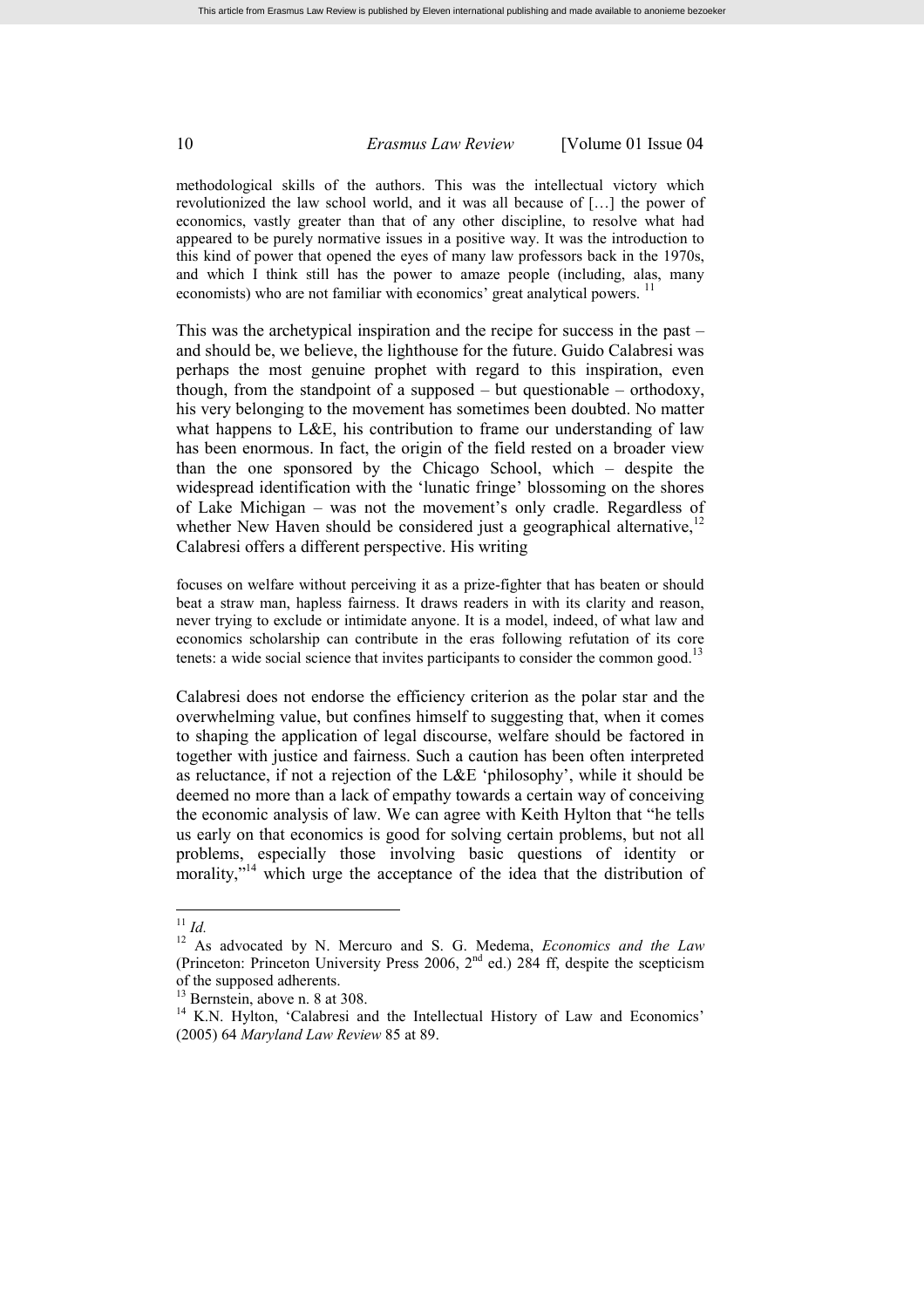wealth, not only its nominal creation, does matter. Though performing an economic analysis at the highest level of sophistication, he always shows – as stressed by Frank Michelman<sup>15</sup> – an awareness of the machinery of law and government, and the limits of human rationality, which even the most pragmatic economists would lack.

After all, the very choice of topic in Calabresi's main work is revealing. Tort law was a pioneering field that had already been affected by economic insights, since the Learned Hand formula suggesting that negligence consists of the missed adoption of precautions that would cost less than the expected damage dated back to  $1947$ <sup>16</sup>. The economic analysis of tort law makes it clear that legal rules establish the environment for human activity. As a consequence, it demonstrates that economic tools – though falling short of presenting unmistakable solutions – may promote a better understanding of the way the law develops its outcomes. It is worth noting, as proof of a conceptual design that was definite from the very beginning, that this task was to be accomplished 'in terms that are intelligible to law teachers, if not to lawyers, and without that suicidal desire of the economist to make his theory so pervasive and detailed that it is rendered utterly useless to the lawyer who lives in the real world of men, and even to the law teacher, wherever he lives.'<sup>17</sup>

In the course of his writing devoted to tort law, Calabresi basically proposed replacing the dominating paradigm of fault with simpler, more direct, strict liability rules that, on a statistical basis, would place liability on the most appropriate actors – called the 'cheapest cost avoiders'. Assuming that the objective function of the tort system is to minimise the sum of the injury and avoidance costs associated with accidents (primary costs), riskspreading costs (secondary costs), and administrative costs (tertiary costs), he suggested that the adoption of strict liability for specified activities would have promoted the minimisation of the sum of the above costs considerably more than the alternative approach. The core of Calabresi's message, which is extremely profound, was that the cheapest cost avoider test would abate administrative costs. This would result in the court simply determining

<sup>&</sup>lt;sup>15</sup> F.I. Michelman 'Pollution as a Tort: A Non-Accidental Perspective on Calabresi's Costs' (1971) 80 *Yale Law Journal* 647.

<sup>16</sup> The rule stated in *United States v. Carroll Towing Co.* 159 F.2d 169 (1947) by Judge Learned Hand is considered the first application of a cost-benefit analysis to the legal system. Though handed down in plain English, the rule boils down to the formula  $B < PL$ , where B represents the cost necessary to avoid the accident, L is the amount of the loss if the accident materialises, and P is the probability that it will take place. Therefore PL is the expected cost of the accident or, in other words, the expected benefit of avoiding it.

<sup>&</sup>lt;sup>17</sup> G. Calabresi, *'Some Thoughts on Risk Distribution and the Law of Tort'* (1961) 70 *Yale Law Journal* 499 at 500.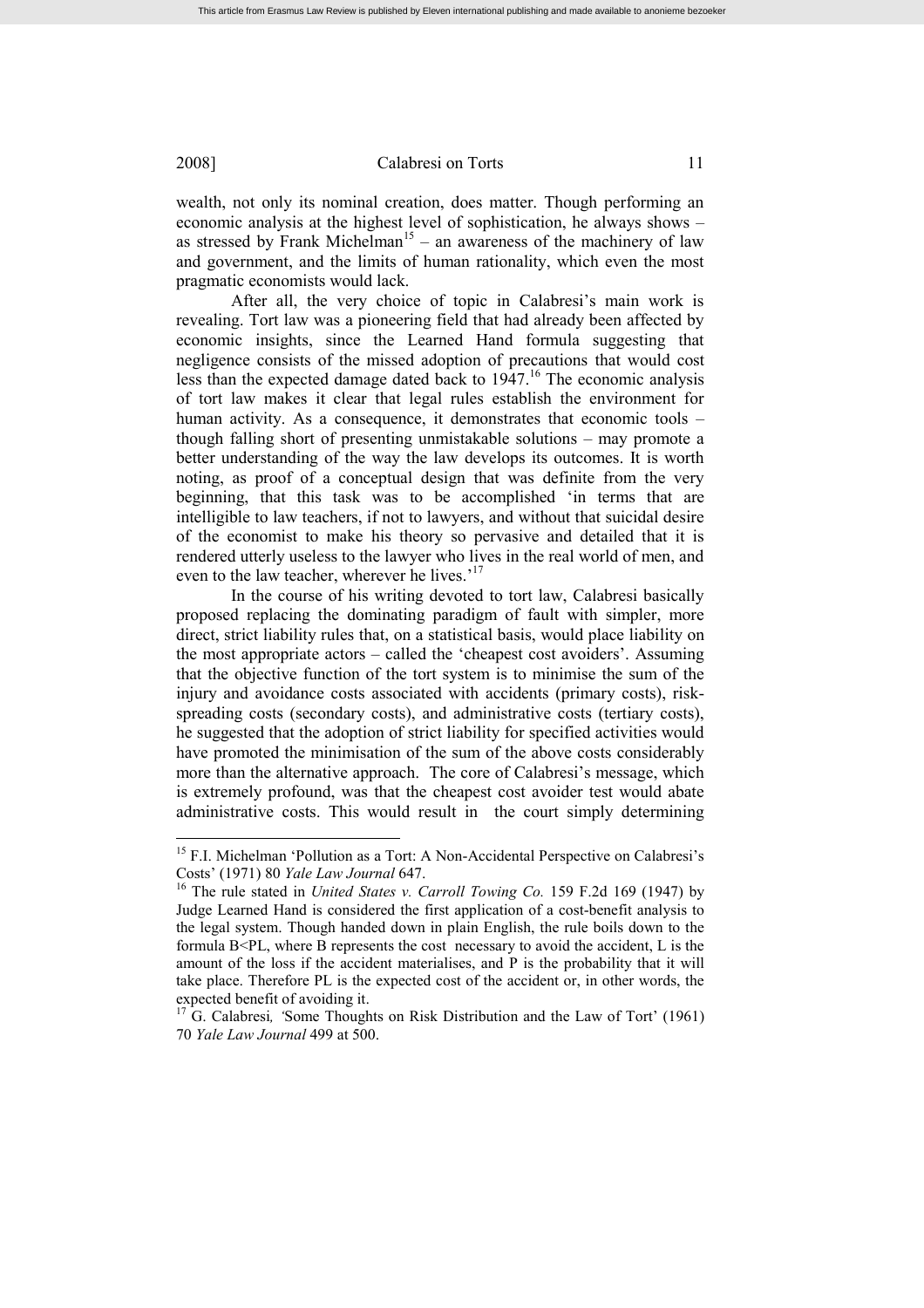'which of the parties is in the best position to make the cost-benefit analysis between accident costs and accident avoidance costs and to act on that decision once it is made', $18$  without determining whether the injury should have been avoided (as required under negligence). Moreover – and here enters the distributional flavour – the manufacturers' ability to spread the costs of strict liability through the prices charged for their products would effectively insure product users against the risks of injury.

This masterpiece of normative analysis has had an ever increasing influence on legal academia, and not only in the US.<sup>19</sup> European tort law has dropped the unpretentious role to which it was relegated, when compared to the conceptual scope and prestige of contract law doctrines. It has started to attract attention as never before. The spirited texture of *The Costs of Accidents* has also, we believe, helped to change the judicial attitude, once again not only in the US. For several reasons, short of the specific features of the *civil law* tradition, the echoes on this side of Atlantic have been less tangible. Nonetheless, they occasionally surface. This is also the case in Italy, where the book had been translated already in 1975, thereby paralleling the independent research by Pietro Trimarchi, who had also advocated, on economic grounds, a principle of strict liability for risk of enterprise in some special cases of tort liability.<sup>20</sup>

Notwithstanding the difficulties of detecting the influence of scholarly publications on adjudication, this paper aims to trace the impact of *Calabresian* teaching on Italian case-law. It is structured as follows: after this introduction, section 2 outlines the methodology adopted in the research; the following sections, from 3 to 13, present and briefly comment upon the opinions that, despite the formal prohibition of judges from quoting legal scholars under Italian law, display the influence of Calabresi's thought; section 14 summarises and concludes.

<sup>18</sup> G. Calabresi and J.T. Hirschoff, 'Towards a Test for Strict Liability in Torts' (1972) 81 *Yale Law Journal* 1055 at 1060.

 $19$  Though increasingly impressive, the European movement has not yet been able to replicate the astonishing success in the US. After all, traditional scholars continue to resist the suggestion to look at the law from outside, which is one of the most important pieces of wisdom introduced by L&E, especially in Calabresi's version. The 'inside' perspective, rejuvenating the dogmatic approach of the past two centuries, invites one to consider 'alien' whatever rings of functionalism, economic analysis, and the like. See for example K. Grechenig and M. Gelter, 'Transatlantic Divergence in Legal Thought: American Law and Economics vs. German Doctrinalism' (2007) *University of St. Gallen Law & Economics Working Paper* No. 2007-25, available at http://ssrn.com.

<sup>20</sup> P. Trimarchi, *Rischio e responsabilità oggettiva* (Milan: Giuffrè 1961).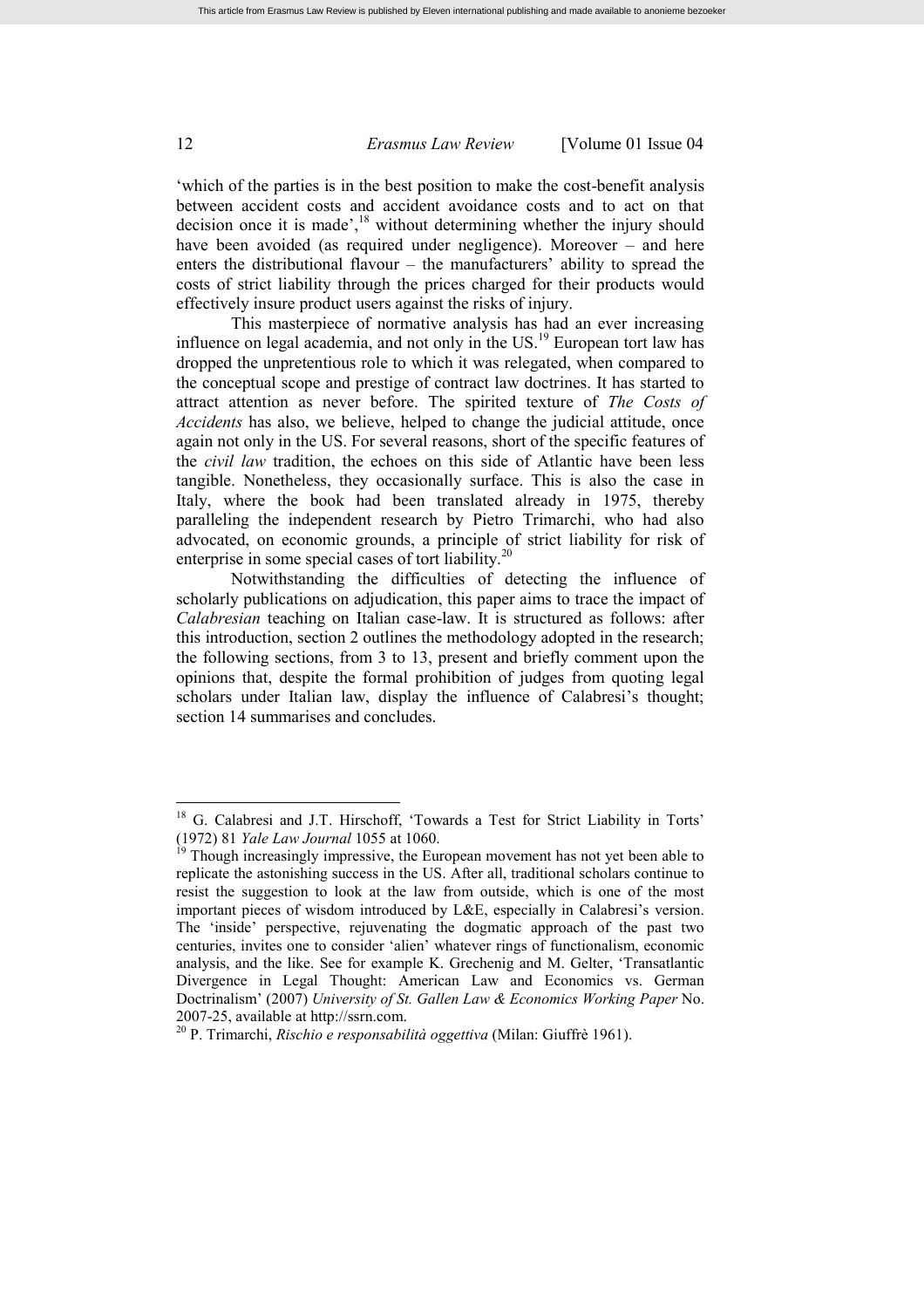### **2 Research Methodology**

On the basis of recent studies, it appears that Italian judges are highly sensitive to L&E guidance, and often use it to decide interesting cases at any level of the judicial system. Ranging from the Constitutional Court to the Judges of Peace, decisions exist whose rationale is based on the achievements of the economic analysis of law.<sup>21</sup> Needless to say,  $L \& E$ principles are embedded in the relevant judgments with various 'weights' and with different degrees of recognition, contributing to the final decision in extremely varied ways. We propose to group them into the categories presented below.

In certain rare judgments, the application of L&E principles is straightforward and clearly defines the *ratio decidendi* as followed by the court. Adopting traditional views would have led to a different outcome or would have been insufficient to reach that outcome.

Other courts acknowledge and approve of L&E principles, although their decisions are also grounded on the current interpretation of the law. Their importance is to show the correspondence of application of the relevant rules based on a paradigm of efficiency with the traditional interpretation. This also demonstrates the silent inclination of legal systems towards economically sound solutions.

Some judges are less brave, and abide by L&E principles without referring to them. Their reasoning and the arguments used cast doubts on the real role of economic analysis. Tacit adhesion should not be overstated. Quite often, judges are simply unaware of L&E principles. Thus, it would not be correct to include these decisions within the group of those where L&E is actually working behind the scenes.

Sometimes courts use expressions such as 'free market', 'apportionment of risk', and the like, but an economic reasoning is either not developed, missing altogether, or has no bearing on the outcome of the dispute. A variation on the theme is offered by judges who pay tribute to L&E scholarship by fully recalling its doctrines, while issuing statements that are, at the end of the day, only 'compensation' for or that pay 'lip service' to the judgment. Again, such a use of L&E contributes nothing to the solution of the case.

As to the area of the law of torts, it is worth noting that many relevant decisions fall within the first two categories mentioned. They

<sup>21</sup> See R. Pardolesi and B. Tassone, '*I giudici e l'analisi economica del diritto privato'* (Bologna: Il Mulino 2003); Id.., 'I giudici e l'analisi economica del diritto privato due anni dopo' in *Mercato concorrenza e regole* (Bologna: Il Mulino 2005) 579 ff.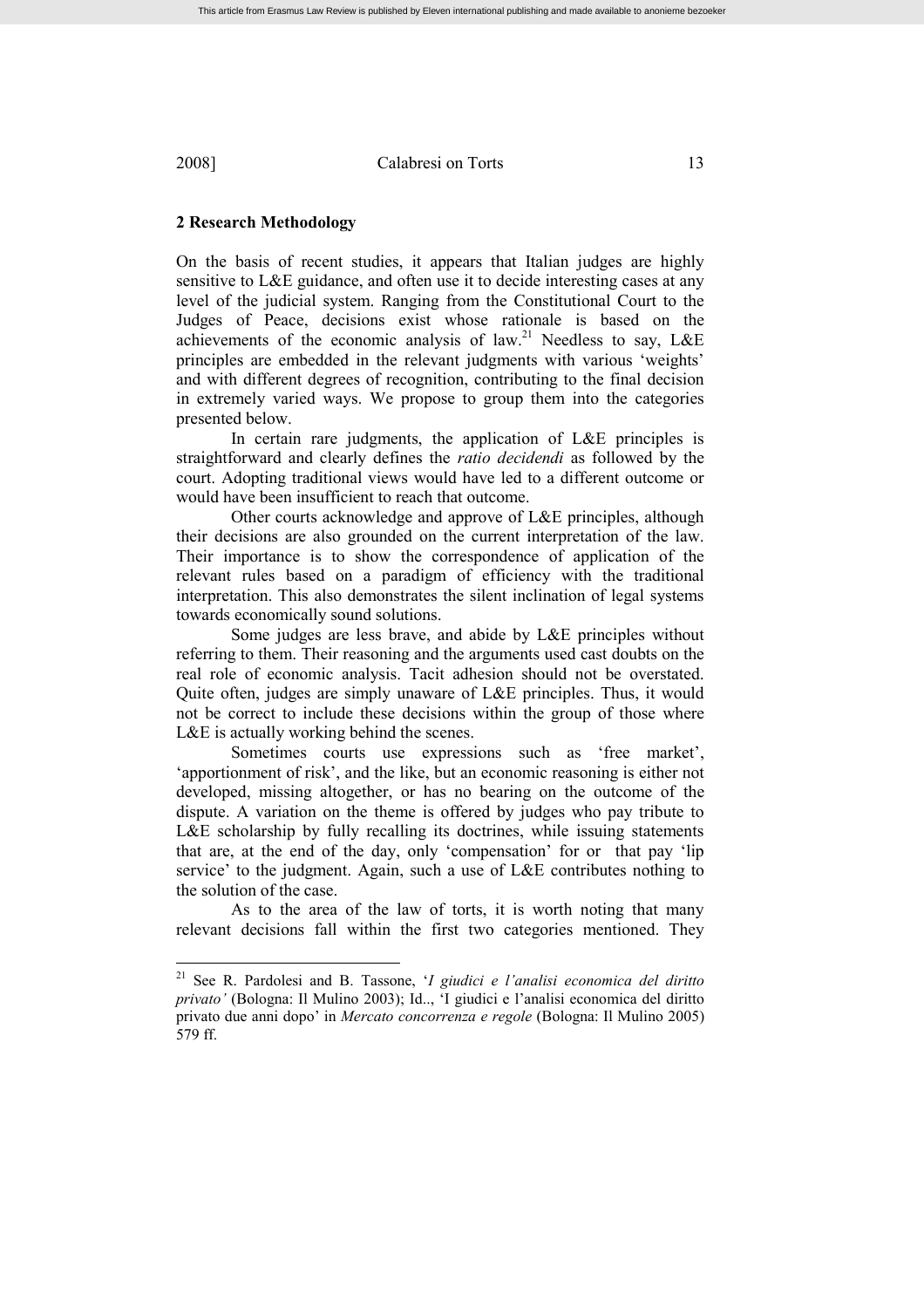underline the intense (or rather necessary) link between the law of torts and L&E principles. Many of these judgments elaborate on the cheapest cost avoider principle or otherwise express a significant reception of Calabresi's tenets. The following overview will highlight this influence by examining decisions already commented upon in Italian law journals as well as those that are unpublished and are offered here to the reader for the first time.

To stress how widespread and multi-faceted the influence of L&E and Calabresi's notions can be, we will not display the judgments pursuant to the 'ranking' proposed above but will follow the order of the Italian Civil Code (hereinafter c.c.). In this way we will be able to show the link between economic analysis and the traditional structure of tort law. Therefore, we will start with decisions dealing with the general clause of article 2043 c.c., then we will move to opinions applying the special liability provisions embodied in articles 2048-2054. We will conclude by discussing cases in which only the amount of damages is at stake.

Finally, as the reader will notice, many of the decisions that are going to be commented upon deal with highly debated issues, ranging from passive smoking litigation to medical malpractice, from exposure to toxic substances to motor-vehicle circulation. This shows, from a different angle, the kind of contribution that both L&E and Calabresi's school of thought can give to the social engineering carried out by the law of torts.

# **3 Function of the Law of Torts**

A good starting point for our overview is offered by judgments that explicitly recall the economic function of the law of torts. In this regard, attention can be drawn to a remarkable decision of the Tribunal of Venice, issued on January 20, 2003, which relates to an accident that occurred in a school. $^{22}$ 

The parents of a minor sued the Minister of Education because, while performing the scheduled physical exercise under the supervision of the teacher, their daughter fell heavily against the glass wall of the gym and was severely injured. The facts were fully proven at the trial, but the Court did not consider article 2051 c.c. applicable. This provision covers a specific hypothesis of liability for damages caused by things under custody. The causal relation between the 'thing' under custody and the damage was not demonstrated, because the child did not fall by stumbling into a specific object or because of a slippery floor.<sup>23</sup> Article 2048 c.c., which envisages a

<sup>22</sup> *Id.* at 89 ff.

<sup>&</sup>lt;sup>23</sup> Article 2051 c.c. reads as follows: 'Everyone is liable for injuries caused by things in his custody, unless he proves that the injuries were the result of a fortuitous event.' All translations of the Italian Civil Code provisions quoted in this paper are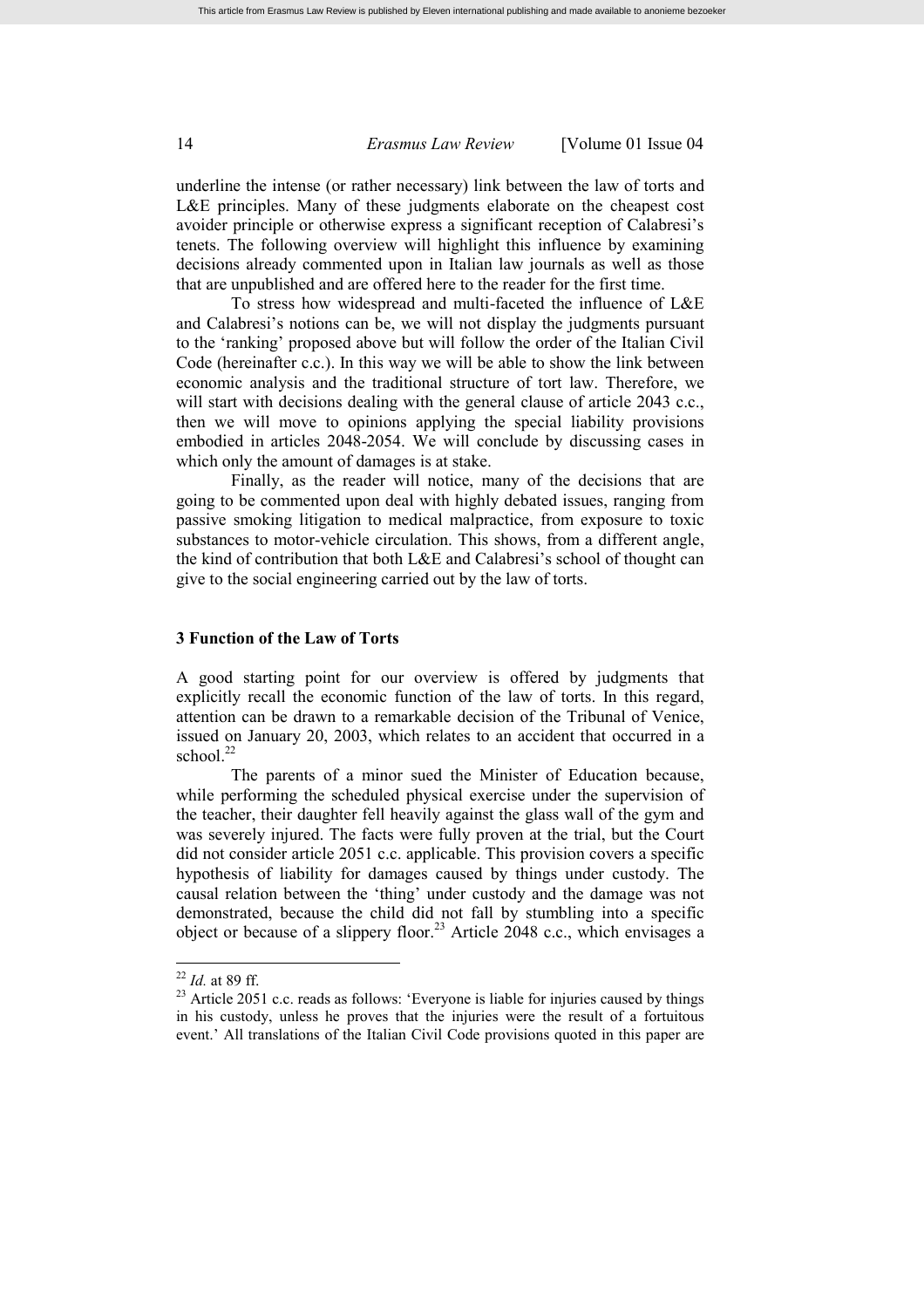specific hypothesis of liability of teachers for damage caused by pupils, was also held to be non-applicable, in line with the case-law of the Supreme Court, which requires that the injury be suffered by another person (even by another student) and not by the pupil himself.<sup>24</sup>

The defendant's liability for the said accident was grounded on the general provision of article 2043 c.c.,<sup>25</sup> considering that:

It has been ascertained that not only the lack of organization [*of the school*] according to the required standard of care but even the violation of the destination of the room planned in the project of the building. It would have been irrelevant if specific measures had been taken, but they had not, as the only precaution carried out consisted of moving away the sink previously installed under the windows, while unbreakable glass began to be used only after the accident. This fact itself proves that the accident was fully foreseeable and that the Public Administration was negligent.<sup>26</sup>

Furthermore, the judge elaborates his decision by arguing:

The decision is consistent with economic efficiency: that is, the balance between aggregated social benefits and costs, because the cost of the accident is borne by the one in the best position to control the risk and to invest in precautions apt to reduce it, without mentioning the possibility to apply for insurance. In this case, the cost of the accident would be spread among users because of the likely increase of the cost of the service, or among all people insured. Both solutions are much better than leaving the damage where it falls, also considering that in the case at stake the victim could not take any precaution or perhaps, overestimating the risk, she would give up the gymnastic class. In both cases the solution would be inefficient.

The application of article 2043 c.c. and the subsequent shift of risk are led, no doubt, by L&E insights. The cheapest cost avoider principle is explicitly referred to. It is worth noting that, in the case dealt with by the tribunal, the

<sup>25</sup> Article 2043 c.c. reads as follows: 'Any fraudulent, malicious, or negligent act that causes an unjustified injury to another obliges the person who has committed the act to pay damages.'

<sup>26</sup> All translations of passages of Italian judgments were made by the authors.

taken from S. Beltramo, *The Italian Civil Code* (Dobbs Ferry, New York: Oceana Publication 2007-2008).

 $24$  Article 2048 c.c. reads as follows: 'The father and mother, or the guardian, are liable for the damage occasioned by an unlawful act of their minor emancipated children, or of persons subject to their guardianship who reside with them. The same provision applies to a parent by affiliation. Teachers and others who teach an art, trade, or profession are liable for the damage occasioned by the unlawful act of their pupils or apprentices while they are under their supervision. The persons mentioned in the preceding paragraphs are only relieved of liability if they prove that they were unable to prevent the act.'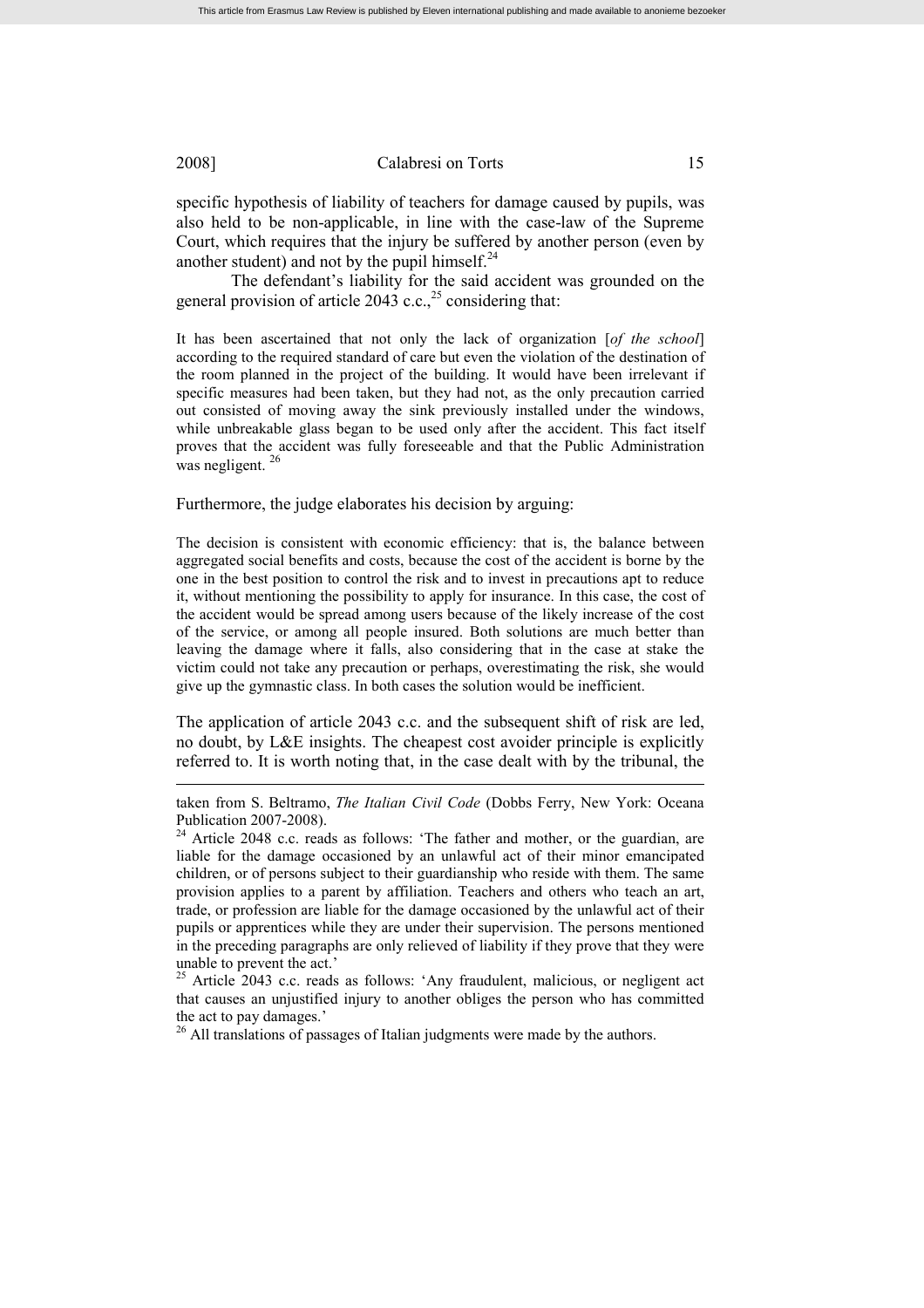victim could not have taken any precaution on her own, apart from abandoning the involved activity and its related benefits. This implies that a decision leaving the prejudice on the victim would have missed the goal of minimising the sum of the primary costs (injury and avoidance) associated with the accident, and would have elicited undesirable consequences in terms of 'signals' – quite a fruitful activity for no other reason than a burden external to the activity itself – conveyed to society.

# **4 Pure Economic Loss and Third-party Liability towards the Employer for Damages Caused to the Employee**

In the mid-1980s, the Supreme Court issued an important decision – No. 4550, dated August 26, 1985 – with regard to the claim brought by an employer against the person responsible for a car accident that resulted in one of his employees being unable to perform his duties for several months.<sup>27</sup>

The facts refer to a typical situation known as 'tort protection of credit' cases in Italian law. The employer cannot enjoy the employee's activity but remains under the obligation to pay the monthly salary and social security.

After the claim was rejected by both the trial court and the court of appeal, the Supreme Court found that the cause of action was not grounded on the illicit interference by a third party (the car driver) with the employeeemployer relationship, but rather on the 'economic loss, represented by the payment of the salary without the corresponding performance of the employee.' In short, the damage is directly caused to the employer, since

the issue is not the breach of the credit [scil, *of the employer towards the employee*], but the recovery of the economic loss, due to the payment of the salary without the corresponding performance of the employee. […] Then the rule followed by this Court is not applicable, and according to which if a credit of one of the parties of the contractual relationship is breached by a third party, the right to compensation for damages set forth by article 2043 c.c. is limited – by the principle stated in article 1223 c.c. – to the damages that are an immediate and direct consequence of the wrong, pursuant to a strict nexus of causality. $^{28}$ 

<sup>27</sup> In *Foro italiano* (1985) I, 2886, with a comment by R. Pardolesi, 'Invalidità temporanea del dipendente, illecito del terzo, «rivalsa» del datore di lavoro (ovvero: l'analisi economica del diritto in cassazione).'

<sup>&</sup>lt;sup>28</sup> Article 1223 c.c. reads as follows: 'The measure of damages arising from nonperformance or delay shall include the loss sustained by the creditor and the lost profits insofar as they are a direct and immediate consequence of the nonperformance or delay.'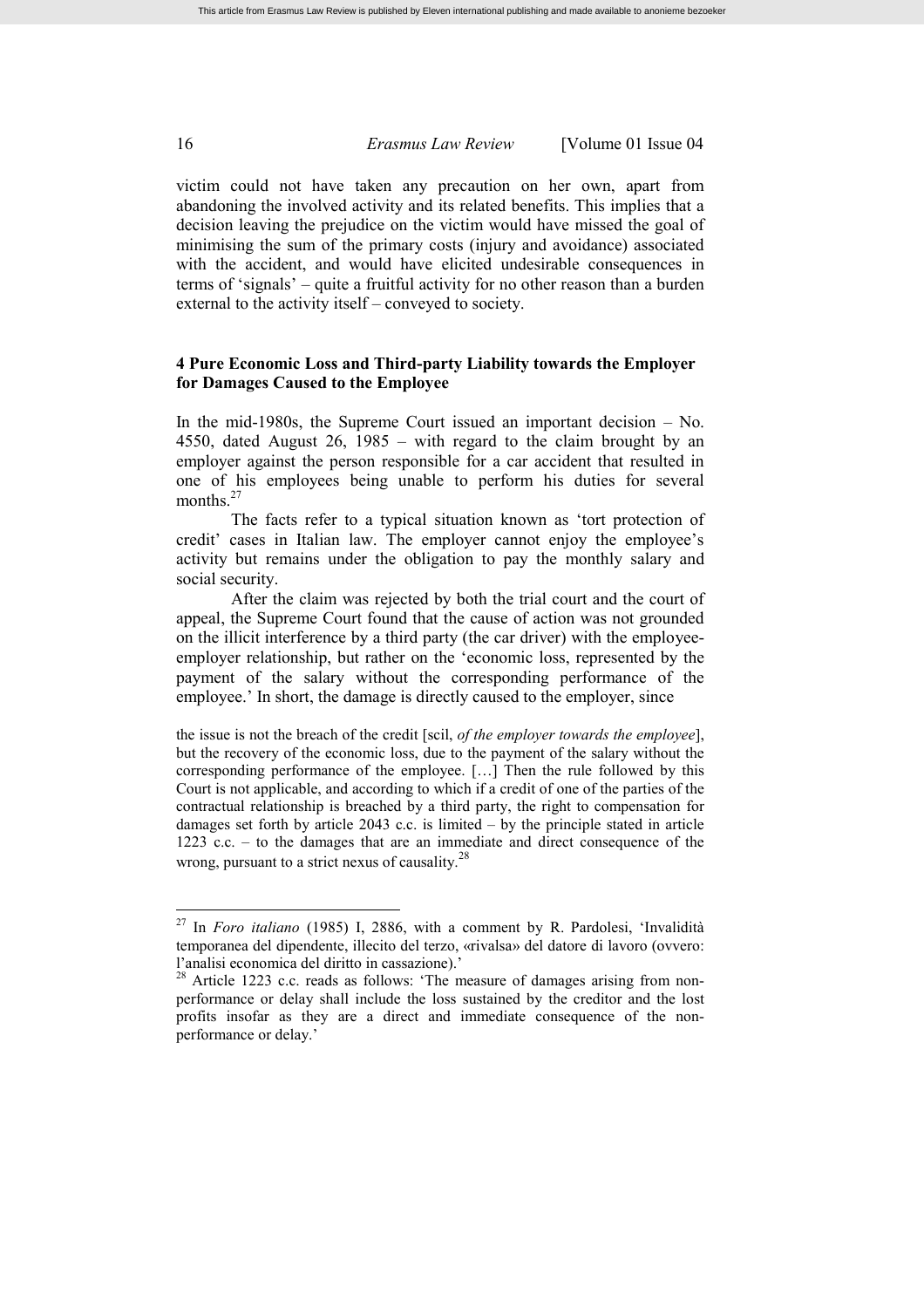Therefore, when the conduct of a third party affects an employment relationship it has to be determined in fact, case by case, whether the lack of performance of the employee – immediately and directly linked to the wrong – raised an effective need to replace the employee with another worker, with the subsequent economic burden, or the impossibility of replacement, having regard to the special nature and importance of the missing performance (definitively or temporarily), with the ensuing serious and irreparable damage.

In contrast, in the case at stake the employer asked for a decision against the tortfeasor only for the damages the company suffered in relation to the salary paid to the employee during the period of vacation due to the temporary physical inability.

The importance of the subtle distinction made by the Supreme Court can be fully understood only by examining the history of Italian case-law on the matter. This discussion would exceed the limits of this paper, however, so it should be sufficient to stress that the rationale of the decision is totally grounded on a typical economic reasoning:

Article 2110 c.c. sets forth the cases in which the employer has to pay the employee's salary notwithstanding the lack of performance.<sup>29</sup> This provision – concerning the lack of performance only within the contractual relationship between the employer and the employee – does not affect at all the right to compensation of the one who has to definitively bear the cost of the salary stemming from the missing performance and due to a fact pertaining to the sphere of action of a third party.

There is no doubt that the cost relating to an illness is to be paid by the employer when the illness is directly linked to the [*normal*] risk of the individual existence, but it can not be said with the same confidence that the cost is to be borne by the employer when the illness is the consequence of the conduct or an activity of a third party.

More in detail, the damage in question is the same as or part of that suffered by the employee and it is only shifted from the sphere of the employee to that of the employer because the latter continues to pay a salary to the former. […] This clarifies the difference between the present dispute and the [*typical*] cases of violation of the credit.

<sup>&</sup>lt;sup>29</sup> Article 2110 c.c. reads as follows: 'In the case of accident, sickness, pregnancy or child-birth, if equivalent forms of security or assistance are not provided for in special laws or corporative norms, an employee is entitled to his remuneration or to an allowance in such amount and for such a period as are established by special laws, corporative norms, usage, or on an equitable basis. In the cases set forth in the preceding paragraph, the employer has the right to withdraw from the contract in accordance with Article 2118, after the lapse of the period established by the law, corporative norms, usage, or on an equitable basis. The period of absence from work for any of the aforesaid reasons shall be included in computing the employee's seniority.'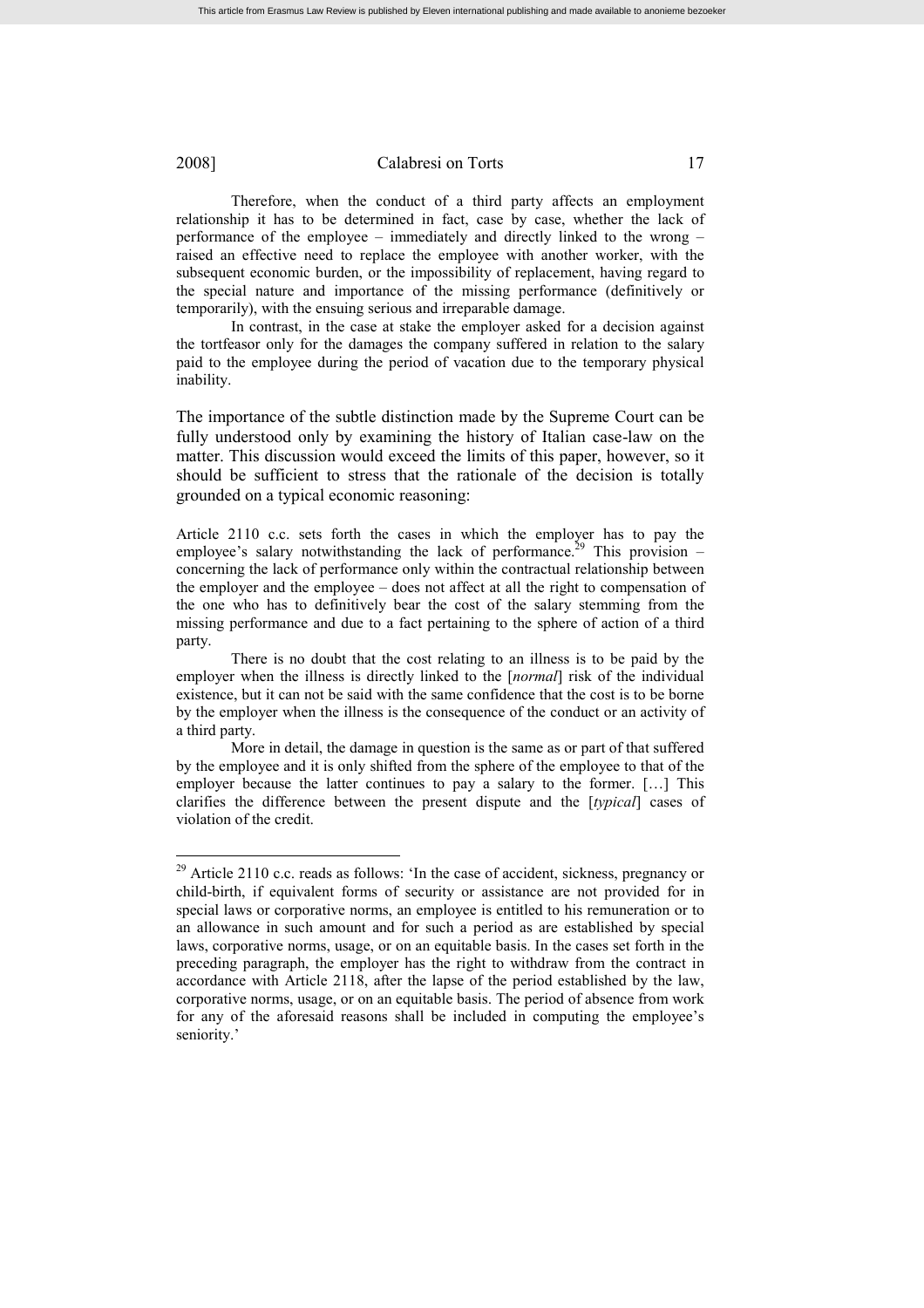Following a heated debate in the *Meroni* case, L&E principles help to avoid the application of the precedent established.<sup>30</sup> Moreover, they are also used to shape the liability rule to be applied:

It is necessary to choose between the liability rule that disciplines the conduct of the third party, charging her with the cost of the violation, and the one embodied in article 2110 c.c., which bears on the employer. […] The choice is to be made according to the criteria inferred by the system and that, arguably, the lawmaker would have made explicitly had the case been disciplined.

It is a matter of *analogia iuris*, which requires [*when no legal provision is applicable either directly or by analogy*] that the principles of the system be relied upon. The leading guideline of tort law is to charge with liability the subject that the lawmaker would consider in the best condition to evaluate the costs of the damage and to choose between the latter and the costs necessary to avoid it.

This principle has to be used to decide whether the cost of the wrong suffered by the employee […] has to be borne by the employer or by the third party who caused it. […] In the case at stake – through the ascertainment of the unlawfulness [*of the conduct of the third party*] – the system made its choice, identifying the tortfeasor as the one who has to pay the costs of the damages he caused […].

The above costs […] cannot include the social security duties paid during the vacation of the employee, since damage for lack of performance does not occur. Their payment […] is no consideration for the tasks carried out by the employee [...], and it is due because of the mere existence of the employment relationship, even though the performance of the employee does not take place.

Again, the driving tool of the analysis is the cheapest cost avoider principle. As hinted by Calabresi, a choice – an educated guess, when there is no certainty<sup>31</sup> $-$  must be made (by the legislator, the judge, or the interpreter) in order to focus on the subject, who is better placed to take precautionary measures. In the case at stake, the cheapest cost avoider is the third party, as the risk is mainly related to his/her conduct. The solution seems also consistent with the Learned Hand rule: if the employer were burdened with the cost of the accident, a situation of moral hazard would occur, inducing the third party to drop any investment in precautions.

<sup>&</sup>lt;sup>30</sup> In the *Meroni* case (decided by the Supreme Court, Joint Sessions, January 26, 1971, n. 174, in *Foro italiano*, 1971, I, 372), the Supreme Court stated that 'the person who, by any fraudulent, malicious, or negligent act, causes the debtor's death is obliged to pay the damages suffered by the creditor, if the death has provoked the extinction of the credit, together with a final and irrecoverable loss for the creditor', specifying that such is the case, inter alia*,* whenever the debtor's substitution is impossible or extremely costly.

<sup>&</sup>lt;sup>31</sup> G. Calabresi, 'Transaction Costs, Resource Allocation and Liability Rules - A Comment' (1968) 11 *Journal of Law and Economics* 67 at 72.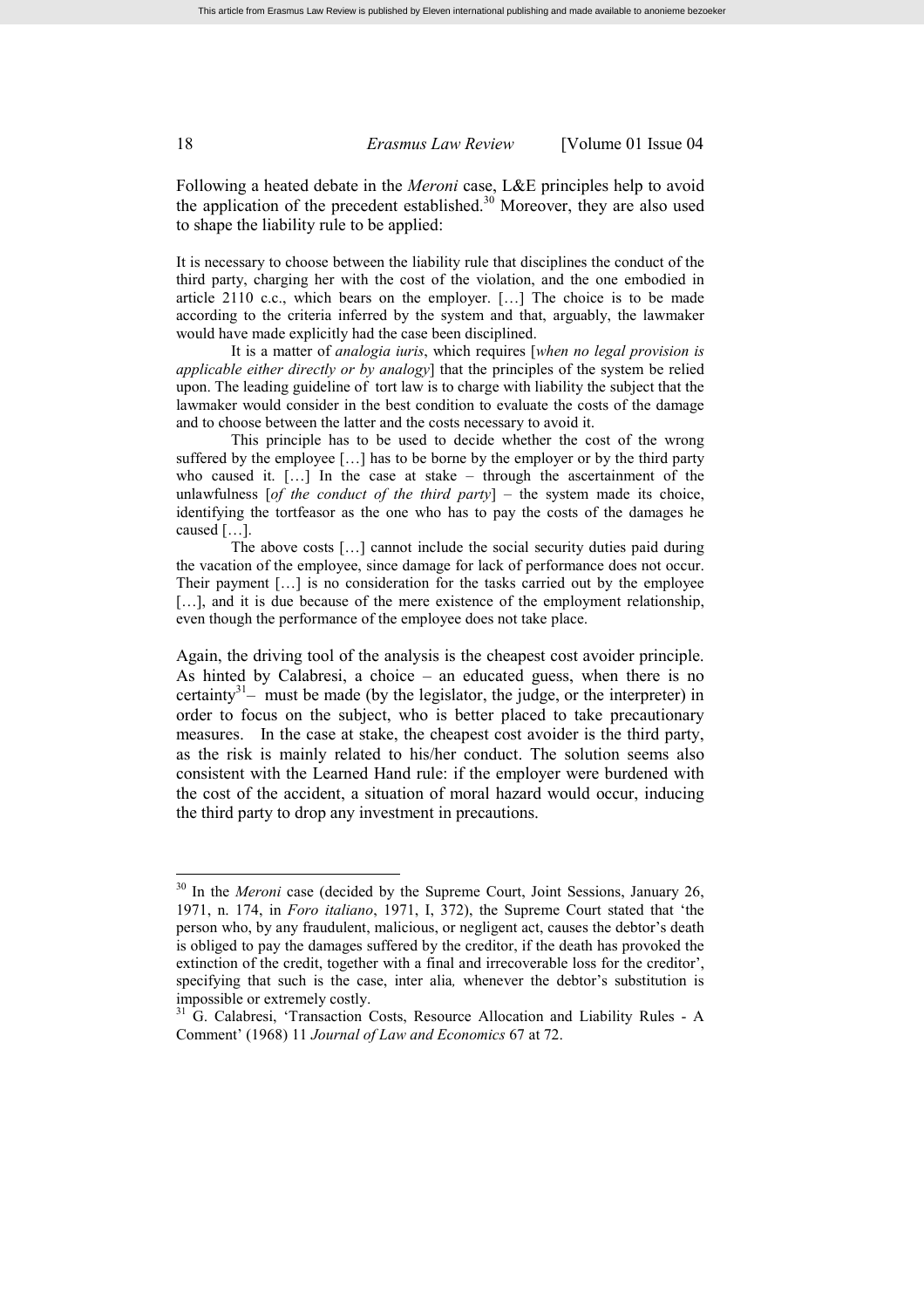It is worth noting that the reasoning of the Supreme Court is, in a sense, incomplete, since it does not consider the problems of insurance, which come into play when the employer is functionally regarded as an insurer against the risks referred to above.<sup>32</sup> A recent decision of the Tribunal of Venice, dated November 25, 2002 – issued in a case similar to the one dealt with by the Supreme Court – reaches exactly the same solution, explaining the following:

Tort protection of credit [*is*] aimed at stressing the more-than-bipolar relevance of the [*employment*] contractual relationship […] and [*is*] justified by the difficulty in viewing people as assets protected by tort liability. This implies rejection of the "*pure economic loss*" principle, and also the inapplicability of the doctrine that considers the employer an insurer of the risk covered by article 2110 c.c. This leads, in turn, to the application by analogy of article 1916 c.c.

The technicalities evoked by this passage may render it obscure for the foreign reader, but the underlying idea is quite simple. The comparison between the professional insurer and the employer, obliged by law to act as an informal insurer, compels the conclusion that the former is better equipped to handle the risk of damages for the employee. However, the first paragraph of article 1916 c.c. states that the insurer, who has indemnified the insured, is left with a claim, up to the amount paid, against the third party *in lieu* of the insured, which permits preservation of the appropriate incentives. Therefore, this decision demonstrates how the trial court found an alternative path to reach the same solution devised (and supports the same L&E approach endorsed) by the Supreme Court, through the application of different rules. $33$ 

#### **5 Passive Smoking and Government Liability**

In a very recent and unpublished decision, dated June 6, 2008, the Tribunal of Venice had to deal with the following complex issue. An employee of the Public Administration sued the Italian Government and the Minister of Internal Affairs for not having drafted and put into force legal rules banning smoking in public premises other than those provided in article 1 of the law 584/1975, and for not having taken measures to actually enforce the ban already included in the statutory law. The facts of the case show that from

 $32$  For more details on the issues mentioned, see Pardolesi, above n. 27, at 2889 ff.

<sup>&</sup>lt;sup>33</sup> One of the consequences stemming from the application of article 1916 c.c. is that the third party can raise against the insurer the same exceptions he could oppose to the insured, so that, for example, in motor-vehicle circulation cases the right is subject to a two-year statute of limitation.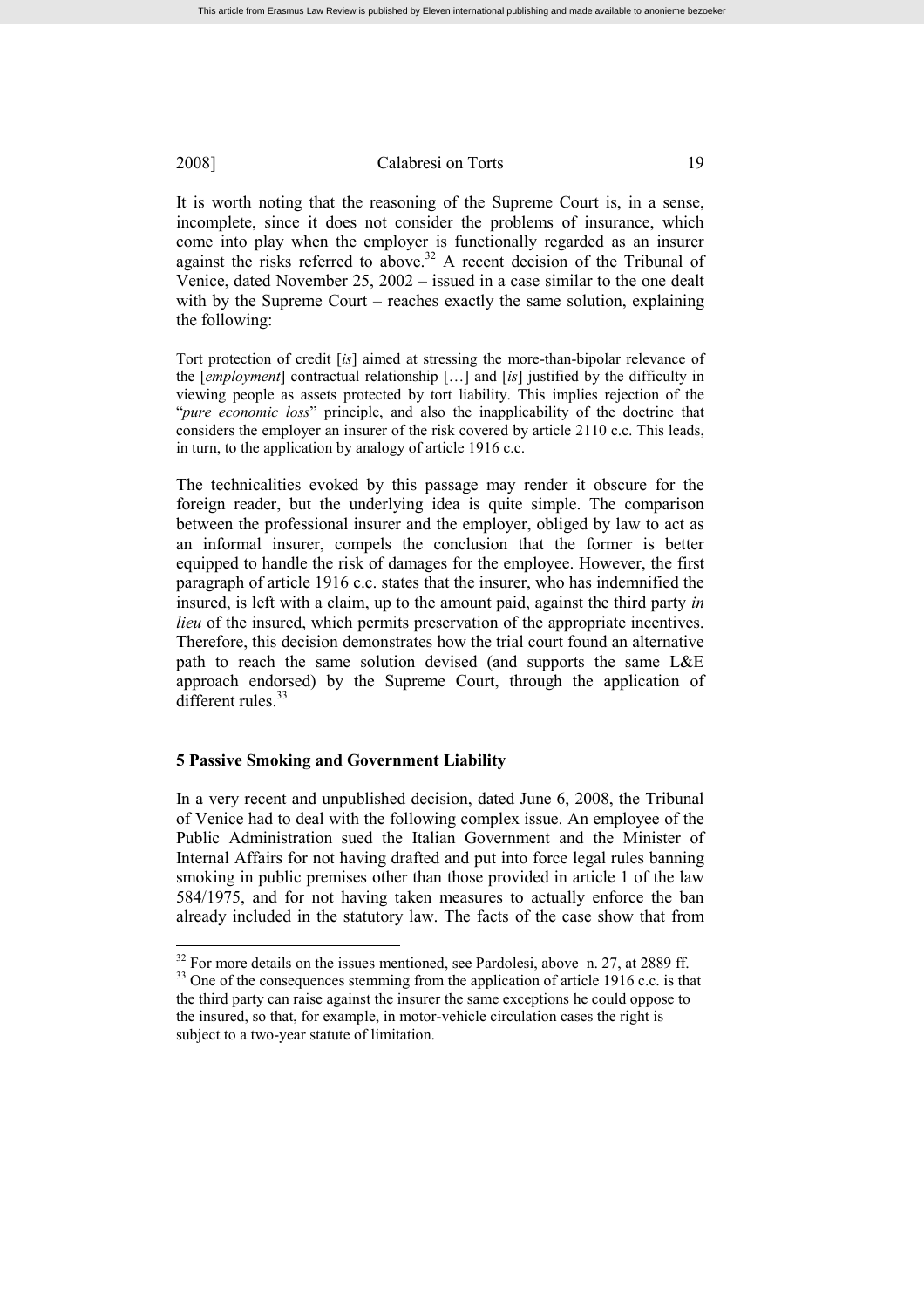childhood the plaintiff had suffered from serious allergic bronchial asthma resulting from any exposure to smoking. The negligent behaviour of the Italian public authorities caused both damage to his health and to his social life, since he had to avoid public places where people were in the habit of smoking, notwithstanding the ban. $\frac{3}{4}$ 

After dismissing the defendants' petition to drop the case for want of cause of action, the judge did not uphold the claims on their merits. As to the first one, the judge observed:

In the present case, a breach of an obligation to exercise the lawmaking power did not occur. In other words, this power is constitutionally attributed to the two Houses of the Parliament and it is exercised through the legislative initiative set forth by article 71 ff. of the Constitution. The Parliament, constitutionally endowed with one of the fundamental powers of the State through which people's sovereignty is exercised, cannot be compelled to adopt any legislative provision. Nevertheless, it cannot be excluded that the lack of consideration for certain interests of society, and the respective transposition into suitable bills, give rise to a political responsibility, though that problem is different from the one at stake.

Immediately following the argument grounded on constitutional law, the tribunal underlined:

The legislative way, namely, the adoption of a collective regulation, is not always the more suitable, as the regulation [*of interests*] can be left to the individual level: namely, to the contract. Alternatively, [*it is possible to*] opt for a liability rule when negotiations appear to be too complex and such as to imply very high burdens because of the amount of transaction costs.

<sup>&</sup>lt;sup>34</sup> After the facts at trial, Law 584/175 was significantly revised by Law 3/2003. According to the text currently in force of article 1 of the Law 584/1975: '[I]t is forbidden to smoke: in hospital areas reserved for patients ]; in school rooms of any type and grade; in vehicles belonging to the government, to local public entities and to private enterprises that are entrusted with public transportation services of people; in subways; in waiting rooms of train, tram, maritime-harbor and airport stations; in train compartments reserved for no-smokers, which must be present in any coach of public trains and in any coach of train services entrusted with private enterprises; in train sleeper rooms, occupied by more than one person during the night service; b) in closed premises used for public meetings, in closed rooms for movies and theatrical entertainment, in dancing rooms, in betting rooms, in meeting rooms of academies, in museums, in libraries and in reading rooms open to the public, in picture galleries in public art galleries and galleries open to the public. The ban embodied in the previously quoted provision is also extended by article 51 of the Law 3/2003, which establishes that 'It is forbidden to smoke in closed premises, with the exception of: a) private premises not open to consumers or the public; b) premised reserved to smokers and indicated as such.'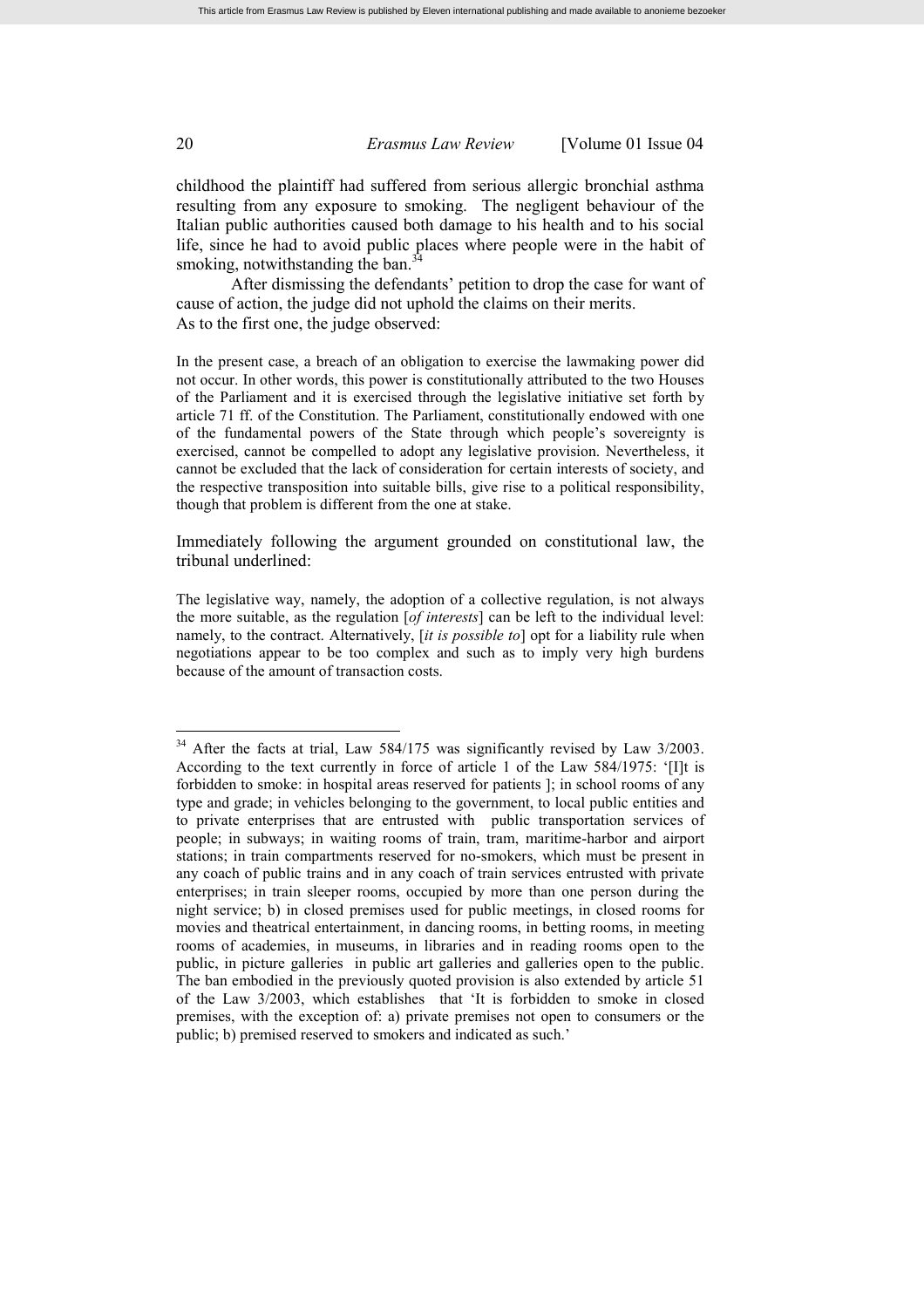The analytical frame thus provided corresponds to Calabresi's distinction between specific deterrence and general deterrence. Specific deterrence results from collective decisions laid down in *ad hoc* regulations, such as prohibitions whose cost-effectiveness can seldom be appreciated by individual actors. General deterrence relies on a market-based approach: spontaneous transactions are replaced by 'exchanges' forced by tort liability. The value of the exchanged good is fixed *ex post*, and will have a bearing on the decision to be taken *ex ante* whether to engage in a particular activity and the extent of precautionary measures. As suggested by Calabresi, $35$  these options should not be pursued in their pure form but adapted in order to reach efficient outcomes.

With regard to the second claim, the judge reasoned as follows:

Besides the fact that the said law [*No. 584/1975*] placed on many addressees the duty to enforce the ban, and in particular to tenants of the places set forth in article 1, letter b), the claim tends to turn civil liability, through the mechanism of omissive behaviour, into an indemnity tool, based on the deep pocket of the Government, that is the society […].

In this respect, the duty to ensure the applications of sanctions by public bodies cannot automatically result in a claim for damages arbitrarily raised by a party that complains about noncompliance. The limitation of the nexus of causality has to take into account the dimension of the obligation to act and respectively identify those damages which can be prevented with an *ex ante* evaluation. As the defendant has to bear the consequences that in a foreseeable (and reasonable) way could stem from his/her actions, it is necessary to begin from the extension of his duty to care. Therefore, it cannot be conceived (since it would be economically unfeasible, unless the country is 'militarised'), that compliance with the ban is to be ensured ubiquitously [...] or rather in any single place listed in article 1 of the Law No. 584/1975. In other words, the condition of the [*accident*] foreseeability provided for in article 2043 c.c. […] would risk being wiped out if rules of conduct to be complied with by the potential tortfeasor […] were extended to society as a whole […].

As to the plaintiff's attempt to prove, during the trial, the specific situations in which he expressly asked for the intervention of the public authorities to sanction the violation of the ban, the court argued:

It gives the Minister of Internal Affairs the role of 'guarantor' because of its position of control over the risk's sources. In this regard, scholarship noted that the function of prevention that the Government exercises through the public authorities is not grounded on the assumption that citizens are reckless people, needing to be continuously controlled […]. If this was the case, any function of deterrence by legal

<sup>&</sup>lt;sup>35</sup> Cf. Calabresi, above n. 31 at 70.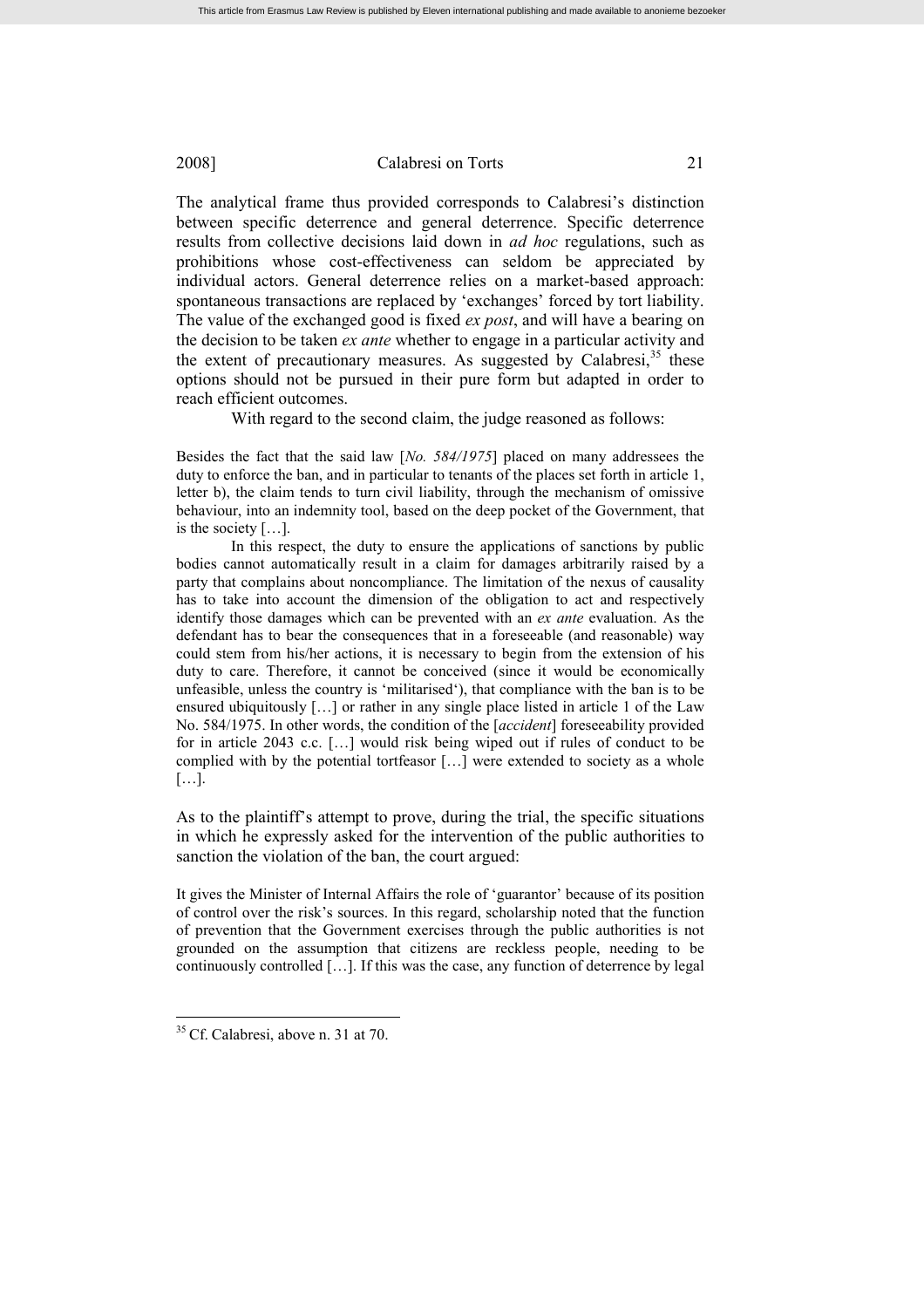sanctions would fail, by assuming that individuals are unable to self-regulate their own conduct.

Furthermore, the tribunal went on to explain that:

The plurality of addressees, charged with the duty to ensure that the ban is complied with, [...] makes the alleged lack of initiative less significant, since the main omissions were those listed by article 2 of that law.

The references contained in the decision with regard to the 'deep pocket method' are clearly inspired by the rejection of this approach as the basic technique to cope with the primary costs of accidents. Actually, that method, together with the one based on loss spreading, represented the 'state of the art' with regard to the manner of allocating resources in the tort area at the time that Calabresi was beginning to build his conceptual structure.<sup>36</sup> Both perspectives, unworthy as allocative tools, would surface again, in the different guise of compensation, pertaining to the 'fairness' and 'justice' of the system (*i.e.* to the realm of secondary costs).<sup>37</sup> From this perspective, the decision appears remarkably sympathetic to the Calabresian model and shows a significant degree of analytical consciousness.

# **6 Robbery and Bank Liability**

Another decision that explicitly mentions and uses the cheapest cost avoider principle is the one issued by the Tribunal of Vibo Valentia, Section of Tropea, dated July 9, 2001, concerning the liability of a bank for losses suffered by its clients in the event of a robbery.<sup>38</sup> After rejecting the traditional arguments, which had led many courts to dismiss similar claims in the past, and after examining the issue of liability by omission, the judge observed that the real issue is to ascertain whether the bank has an obligation towards its clients to prevent the accident.

This way of proceeding is not only necessary in order to answer the question about the causal nexus between the accident and [*the alleged*] negligent conduct but has also a justification in terms of efficiency of the rules. Before ascertaining whether a fact can be foreseen or avoided by the defendant, it should be asked whether he has

<sup>36</sup> Calabresi, above n. 17.

<sup>&</sup>lt;sup>37</sup> In Calabresi's view, as already noted, fairness and justice do matter, no less than allocative efficiency. Cf., e.g. G. Calabresi, 'The New Economic Analysis of Law: Scholarship, Sophistry or Self-Indulgence*?'* (1981) 68 *Proceedings of the British Academy* 85.

<sup>38</sup> In '*Danno e responsabilità*' (2001) at 1095, with a comment by F. Agnino, 'Responsabilità della banca per danno al cliente'.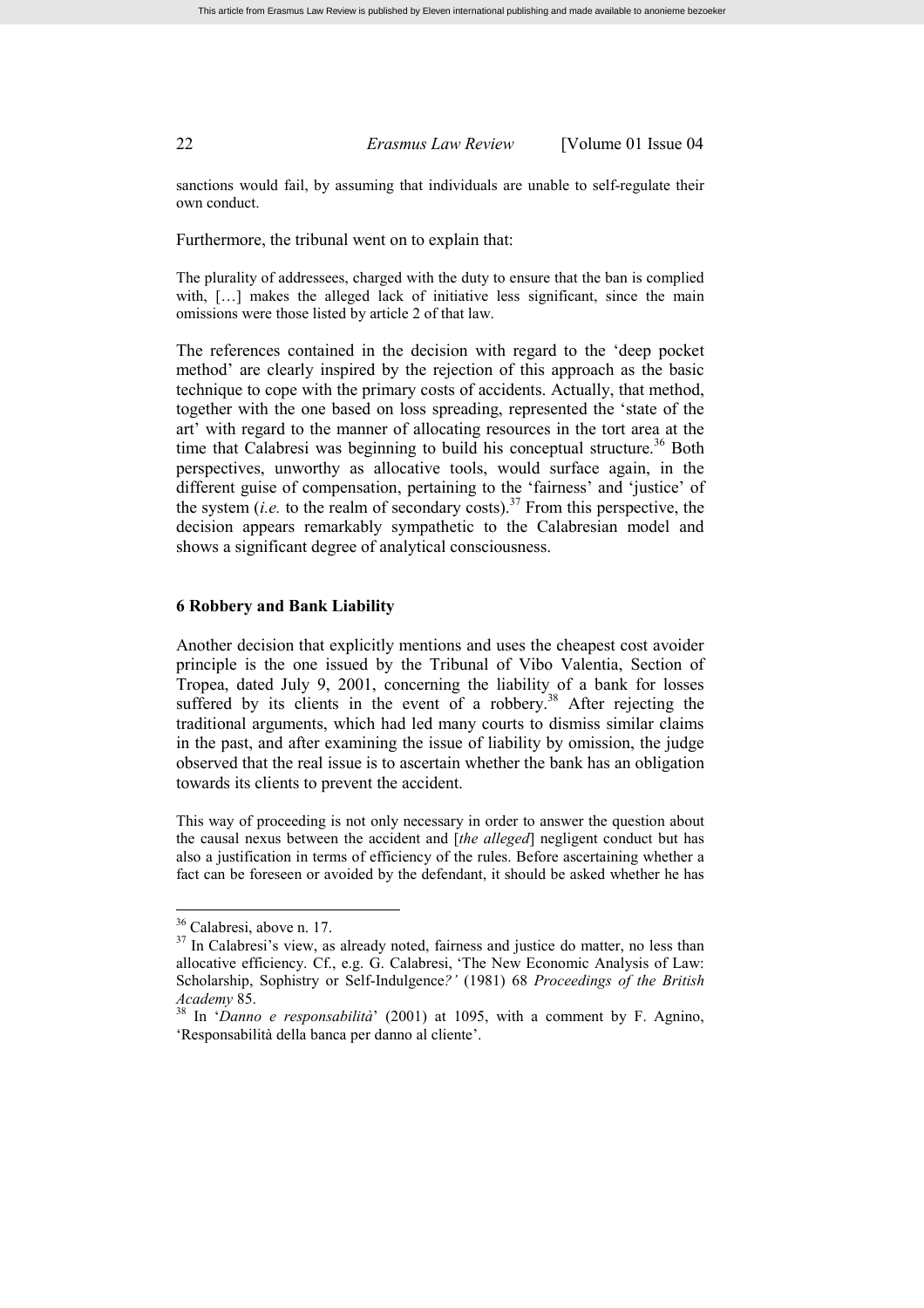the duty to prevent it. From this perspective many issues surrounding the nexus of causality would be resolved or would be at least less dramatic. Let us assume that Tizio negligently causes serious injury to Caio with his car [*and that*] because of a fire [*the latter*] passes away in the hospital where he was brought [*after the accident*]. It makes no sense […] to ask whether the conduct of Tizio is one of the causes of the death of Caio […] as it is sufficient to raise the question of whether Tizio had or did not have an obligation to avoid the fire. […] What really matters is that Tizio has no obligation to avoid the fire and this is enough to rescue him from the consequences stemming from it.

The doctrine endorsed by the court – against the approach to causation followed both by criminal and civil judges  $-$  is sustained by specific economic considerations.

Why has Tizio no obligation to avoid the fire in the hospital? It is clear that different criteria can be followed while creating duties [*for citizens*]. French legal interpreters, for example, ground them on ethical and social obligations [*the opinion alludes to the strict application of the 'but-for' causation theory, occasionally endorsed by the French jurisprudence<sup>39</sup>*]. However, undoubtedly the consideration pertaining to the capacity to prevent accidents has an influence on this choice. In the example used above, Tizio cannot be obliged to avoid the fire because he is not in the position to efficiently arrange prevention tools […]. The ever-present problem of civil liability is to establish the rules according to which the damage suffered by one person has to be borne by someone else; paramount importance is to be attributed to the capacity to avoid the accident at the lowest cost. That is, the damage has to be borne by the one who had the possibility to prevent it efficiently, setting up the necessary measures with a cost lower than the harm.

From this perspective, it is not questionable that the bank can use alarm and defence tools, while clients cannot: [*the bank*] is then in the best position to prevent the accident […] and a consideration of liability rules in terms of efficiency leads to the conclusion that the loss has to fall on [*the individual*] who was in the best position to prevent or avoid it. […]

In practice, this means that the bank has the duty to arrange for alarm and safety tools suitable to prevent criminals from entering the premises. According to customary standards, these tools consist not only in recording on video what happens inside, or of a rudimentary "*detector*", as in the case at stake, but even in hiring private guards. This measure has been adopted by almost all banks. [...]

In addition to this, it cannot be excluded that the bank has at least to warn clients when the prevention tools adopted are insufficient […]. Otherwise, it creates the misleading belief that the premises can be entered safely, with a reliance whose violation is in turn a source of liability.

As well as the fact that also in the commented decision the reference to the cost avoider principle is self-evident, it is worth noting that such a principle

<sup>39</sup> See for example Cour de Cassation 8/1/1964, in *D.* 1964, comm. 70.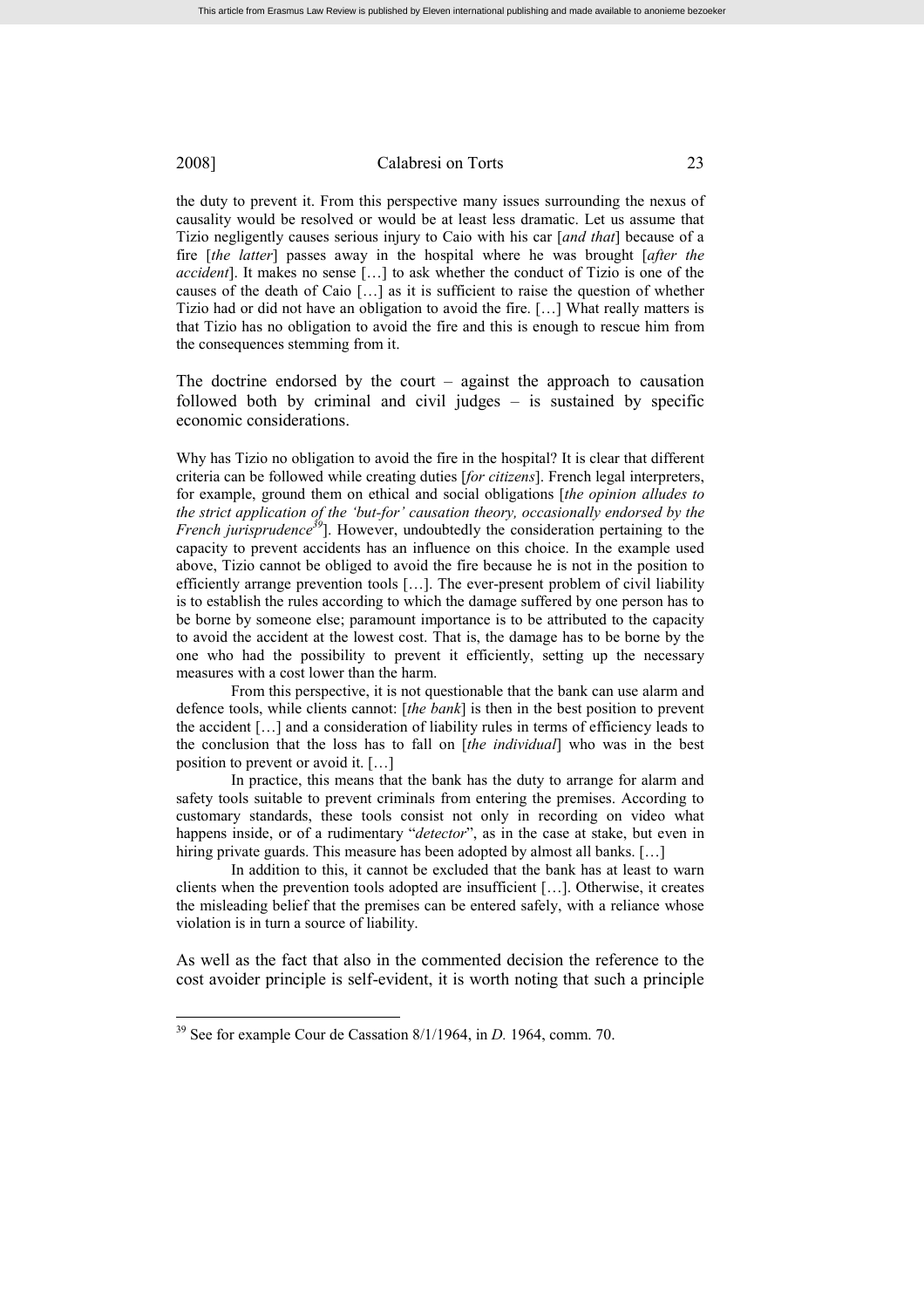does not always lead to upholding the damages claim of the victim. Under a negligence rule, the victim is only entitled to compensation if the precautionary investments to be taken by the injurer are less costly than the risk to be avoided, pursuant to the previously mentioned Learned Hand formula. In the case examined by the court, the bank had adopted only very basic and insufficient measures to manage the risk of a relevant and multiparty harm, so that its behaviour falls short of shielding it from exposure to liability.

#### **7 Medical Malpractice**

A recent judgment of the Tribunal of Venice, dated May 10, 2004, deals with a case of medical malpractice. This topic is heavily debated, and it calls for difficult policy decisions all over the world.<sup>40</sup>

The parents of a young child born with serious impairment to an arm alleged that the damage was caused by the negligent and untimely assistance at the delivery (questioning several aspects of the conduct of the hospital personnel). The hospital protested against all grounds of liability, but the court observed that in principle, when the plaintiff claims a breach of the contractual relationship, it is on the defendant to prove that its personnel was diligent and that the harm occurred for a cause independent of its personnel's behaviour.<sup>41</sup>

Nevertheless, the judge argued that, in the field of medical malpractice, the shifting of the burden of proof needs to be balanced against the circumstance that many medical activities give rise to an 'iatrogenic risk'. Moreover, it is necessary to establish whether the accident was effectively caused by reckless behaviour. In this perspective, the defendant's liability is established only when there are patterns of conduct to blame, in order to avoid 'an excessive over-deterrence'.

In the case at stake, none of the risk factors listed in the medical literature – which could have made the performance of the doctor and the obstetrician particularly complex – was present. However, the medical

<sup>40</sup> In *Danno e responsabilità* (2005) at 426 ff.

<sup>&</sup>lt;sup>41</sup> The most recent Italian case-law reaches a certain degree of uniformity in deciding that both the liability of the hospital personnel and of the hospital itself originate from the breach of obligations pertaining to a contractual relationship. In general terms – but with all exceptions and nuances that medical malpractice offers (as the subsequent considerations in the text show) – also in this area it is standard procedure to apply the principle established by the decision of October 30, 2001, no. 13533, of the Joint Sessions of the Court of Cassation. According to this, when the creditor alleges the breach of an obligation, it falls upon the debtor to prove that he or she duly acted according to the contract (unless the obligation allegedly breached was a negative one, providing for something the debtor did not have to do).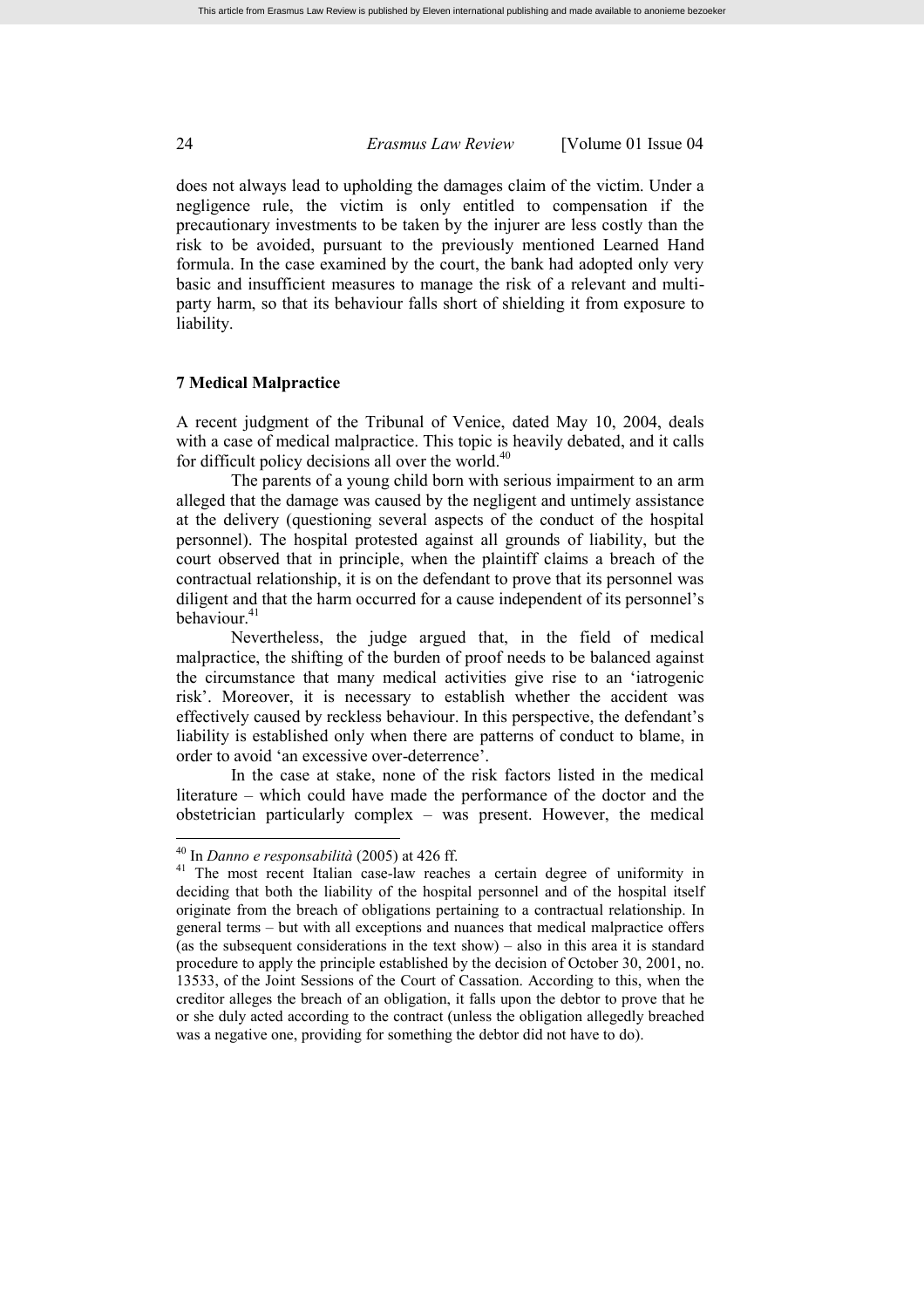records of the hospital gave little information about the actions of the personnel when difficulties in the birth became apparent, thus preventing any evaluation of their behaviour. It was up to the hospital to keep a record of, and to provide the documents related to, the conduct of its personnel immediately after the delivery, in order to show compliance with medical guidelines, whereas the victim had no serious opportunity to check that compliance and control the relevant sources of risk. As a consequence,

the liability of the hospital is not grounded on a rule that infers a lack of diligence of the personnel on the basis of the scarcity of information available, but rather on the consideration that given the lack of information it is not possible to ascertain what has been done and then to discharge the debtor from liability.

The subsequent difference between the diligence required by the personnel and that required by the hospital, based on the possibility that the hospital is not only vicariously liable for the conduct of the personnel but also directly liable for poor organisation and the defective working of medical tools, is justified by the technical and scientific complexity of modern medical activity. This calls for, especially in specialised sectors, the presence of costly structures and devices of the kind that only public institutions can buy, even though in the case at stake it would have been sufficient to follow a higher standard of recording. However, the higher availability of human and economic resources on the part of public structures would justify, within a relational logic, the burden related to risks avoidable through the adoption of suitable investments in precautions.

The proverbial intricacies of the fault principle are thus discarded and the rationale adopted by the tribunal leaves no room for doubts. Poor organisation is wholly attributable to the hospital, which had the obvious opportunity to frame and to devise its activities in a more transparent way, in the interest of both the patients and itself. Basically, the opinion answers one question: who was in the best position to avoid costs, both primary and secondary? And the answer fits the Calabresian approach nicely. Moreover, it lines up with the widespread inclination to recognise that, since a large portion of the errors that occur in patient care are due to system breakdowns, much more attention needs to be given to the identification and improvement of the points in the system where errors are most common and less to the individuals who make the errors. Even when an injury appears to have been caused by an individual error, prevention of similar injuries in the future is often best accomplished by changing the system or environment in which individual doctors and nurses work. 42

<sup>42</sup> Cf. P.J. Peters, *'*Resuscitating Hospital Enterprise Liability' (2008) 73 *Missouri Law Review* 369 at 379 f.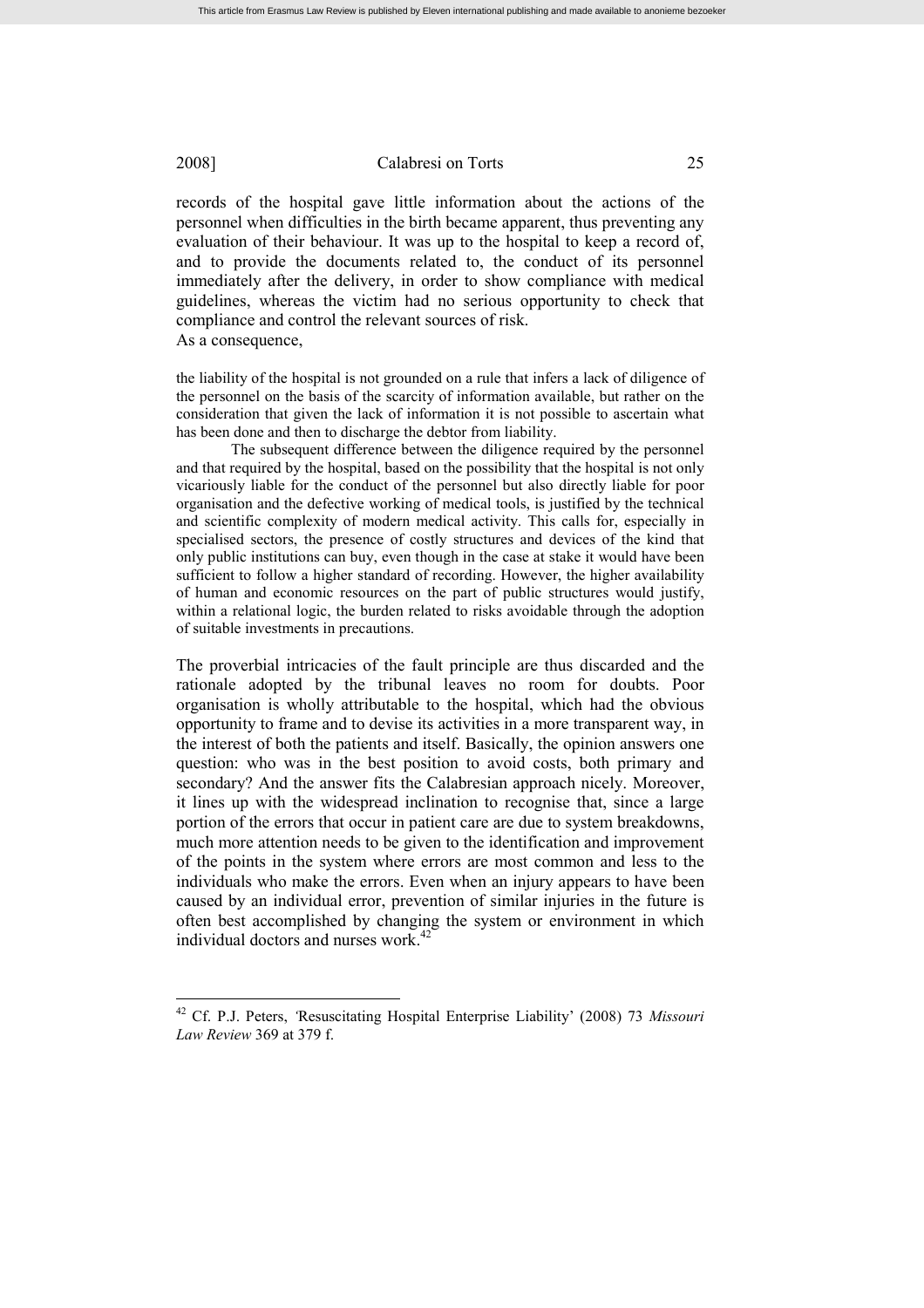#### **8 Liability for Accidents Occurring to Students: Burden of Proof**

The judgment commented upon in Section 3 – under the heading 'function of the law of torts' – can be coupled, to some extent, with a more recent decision of the Tribunal of Venice, dated June 20, 2006, which involves, again, liability for an accident that occurred to a student.

A young girl was playing with friends during recess and fell when a fellow-student pushed her during a game in which everybody was running after each other. The parents sued the Ministry of Education, alleging that when the accident occurred 210 students were present in the area and were being supervised by only eleven teachers. The defendant contended that the facts were different from those reported by the plaintiffs: namely, when one of the other children fell down, another stumbled into him and accidentally pushed the young girl. Hence, the accident was totally unforeseeable and unavoidable and the school personnel could not be blamed at all.

The way in which the facts of the case occurred was not proven during the trial and the court opined that plaintiffs were entitled to proceed on the presumption embodied in article 2048, second paragraph, c.c., as they demonstrated that the harm occurred during school hours, when their daughter was under the custody of the teachers. Therefore, it was for the defendant to show that notwithstanding the compliance with all precautions the accident could not be foreseen and avoided. $43$  In short, the Minister of Education should have proven that the damage was due to a fortuitous event and not just to the unlawful conduct of another student.

The court then explained that:

A different solution would imply laying upon a person, not necessarily present when the accident occurs (as classes or the recess break cannot take place in front of parents), the heavy burden of proving [...] that the damage to the student was selfcaused or that it was impossible to avoid the accident.

When the provision at stake sets forth a presumption of fault, it expresses the trend to charge with liability the one in the best position to manage the risk and to adopt precautions, if not to spread the risk through insurance at all. It follows that the burden of proof necessary to escape this presumption must cover the full dynamic of the facts, either to exclude the wrongful conduct of the third party or to demonstrate the impossibility of avoiding the accident.

<sup>&</sup>lt;sup>43</sup> The principle is often endorsed by the Italian Supreme Court, which asks the defendant to prove that the custody was as diligent as the one required to prevent the accident (see Court of Cassation of November 7, 2000, No. 14484) or all organisational measures necessary to the said end were taken (see Court of Cassation of February 3, 1999, No. 916; Court of Cassation of January 22, 1990, No. 318; Court of Cassation of March 27, 1984, No. 2027).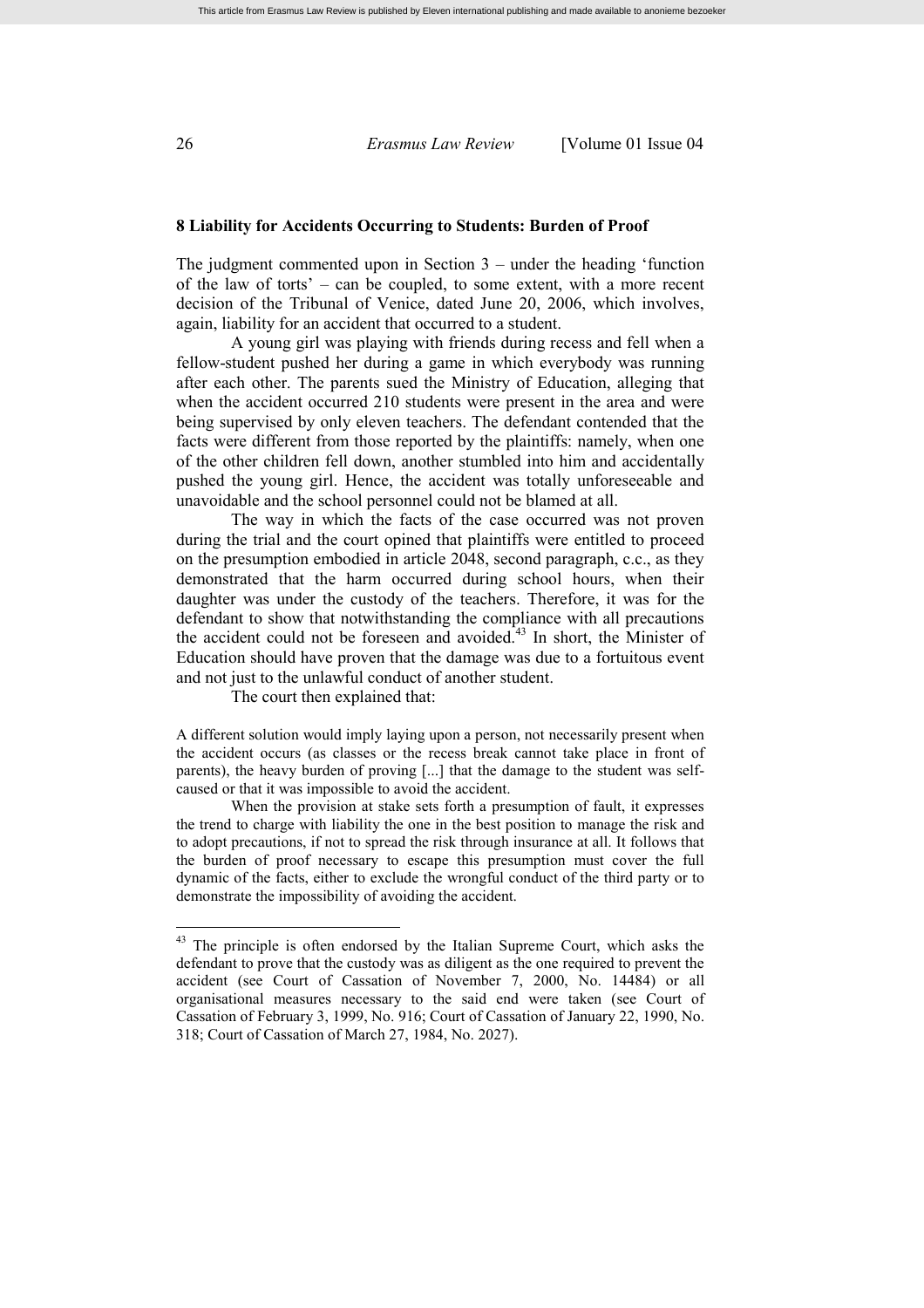In a sense, the decision completes the one mentioned above, as L&E principles are not used to choose how to apply the general clause embodied in article 2043 c.c. but to construct a single element of a special provision: namely, that part of article 2048 concerning the burden of proof. While the statement demonstrates which refinements are possible through L&E, the 'surgery' carried out by the court over the provision at issue recalls Calabresi's warning about the need to overcome the alternative between two extremes: perfect general deterrence on the one hand, and specific (or collective) deterrence on the other. These options cannot be pursued in their pure forms but should be accommodated in order to obtain the best outcome.

#### **9 Exposure to Toxic Substances**

An unpublished decision of the Tribunal of Venice, dated June 19, 2008, deals with a complex case of liability for exposure to toxic substances. In the case at hand, the widow and the daughters of a deceased worker sued the companies that had employed him as a chemical operator, exposing him to aromatic amines and allegedly causing a bladder cancer, which ultimately caused his death.

After rejecting various preliminary exceptions, the tribunal upheld several allegations of the plaintiffs and decided to resort to article 2050 c.c.,  $44$  observing that:

According to legal literature, article 2050 c.c. aims at protecting strangers to the activity, as "*it wants that the ones who carry out the activity internalize the costs of the risk so created*". From this perspective the distance between articles 2050 and 2043 c.c. becomes clear. The typical feature of the negligence envisaged by the latter entails the difference between the concrete framework of the action and the abstract one, which should have taken place according to social norms or a specific regulation applicable to the subject matter. Within the progressive trend towards an objective notion of negligence in civil law, this feature becomes strictly tied to risk: that is, the perceived possibility, surely uncertain but subject to evaluation, that a given type of accident will occur. […]

The different notion of risk, envisaged by the general clause of article 2043 c.c. and by article 2050 c.c., lies in the concrete difference between their perspectives with regard to the exercise of a dangerous, but socially useful, activity giving rise to a lawful risk: the world of "what actually happens" and of "what ought to be", for the former; and the realm of uncertainty (or, rather, of the absence

<sup>44</sup> Article 2050 c.c. reads as follows: 'Whoever causes injury to another in the performance of an activity dangerous by its nature or by reason of the instrumentalities employed, is liable for damages, unless he proves that he has taken all suitable measures to avoid the injury.'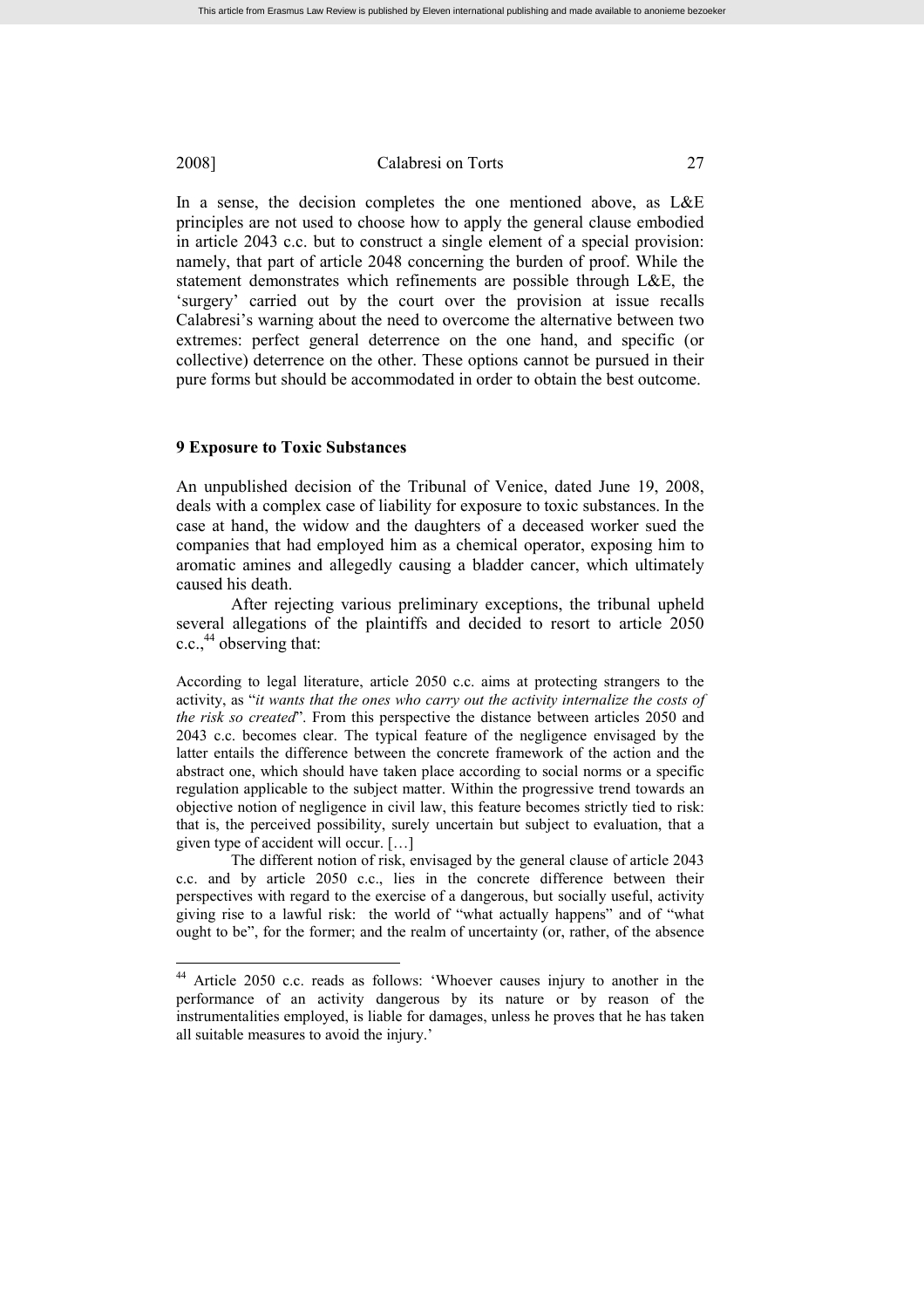of a consolidated system of behavioural rules), for the latter. In the evaluation of negligence the judge must look backward and see whether there are parameters governing the conduct of all actors, in order to ascertain which behaviour the tortfeasor adopted to mark out the difference between his conduct and the one required by the law. Conversely, in the case of article 2050 c.c. this parameter is missing, as the system has not yet developed a suitable apparatus of knowledge and precautions. In this context, the system puts on the actor the burden to take whatever precaution is considered suitable pursuant to the available state of knowledge.

The above considerations forced the court to adopt a different approach to the assessment of causation. In the case at stake, there was no causal relation between a specific conduct and the event, but only a general nexus between an activity and an event, thereby demanding an *ex ante* perspective in order to estimate the inclination of the activity itself to cause that specific type of event. Therefore, it was for the plaintiffs to prove the length of the work relationship, the tasks carried out by the employee, and the occasions in which he could have been exposed to the toxic substances. Conversely, it was for the defendants to demonstrate adoption of all suitable measures, not only pursuant to the regulation in force but even to the level of scientific knowledge at the time of the activity, or to show that the damages occurred because of an exogenous cause. It is then irrelevant that the employees had regular medical checkups and used the safety equipment prescribed by the law (such as gloves, masks, helmets, and so on).

With a long excursus on the witnesses' contributions and the experts' opinions (which cannot be shown here), the court explained how the plaintiffs met the burden of proof, while the defendants did not. The court also rejected the comparative negligence exception based on the fact that the victim had been addicted to smoking up to twenty cigarettes a day for forty years. Even though this habit was considered an important risk factor for bladder cancer, the evidence showed that two non-smoking employees of the defendants, sharing the same work conditions of the victim, contracted bladder cancer a remarkably long time before the statistically expected age.

A thorough analysis of the most recent case-law on causation would go beyond the boundaries of this paper. Suffice it to mention that, unlike in criminal cases, causation in tort law can be based on a probabilistic evaluation of cause-effect relations. However, this may not be an abstract or merely statistic evaluation but should be an assessment based on the facts of the dispute. The judge explained this as follows:

We know that [*the victim*] was a habitual smoker, and then exposed himself to another risk factor. It is no doubt that in all cases characterized by the impossibility to have a direct representation of the dynamic of relevant facts, even though filtered by the description offered during the proceeding […], the construction of the nexus of causality is carried out through inference and without reaching a degree of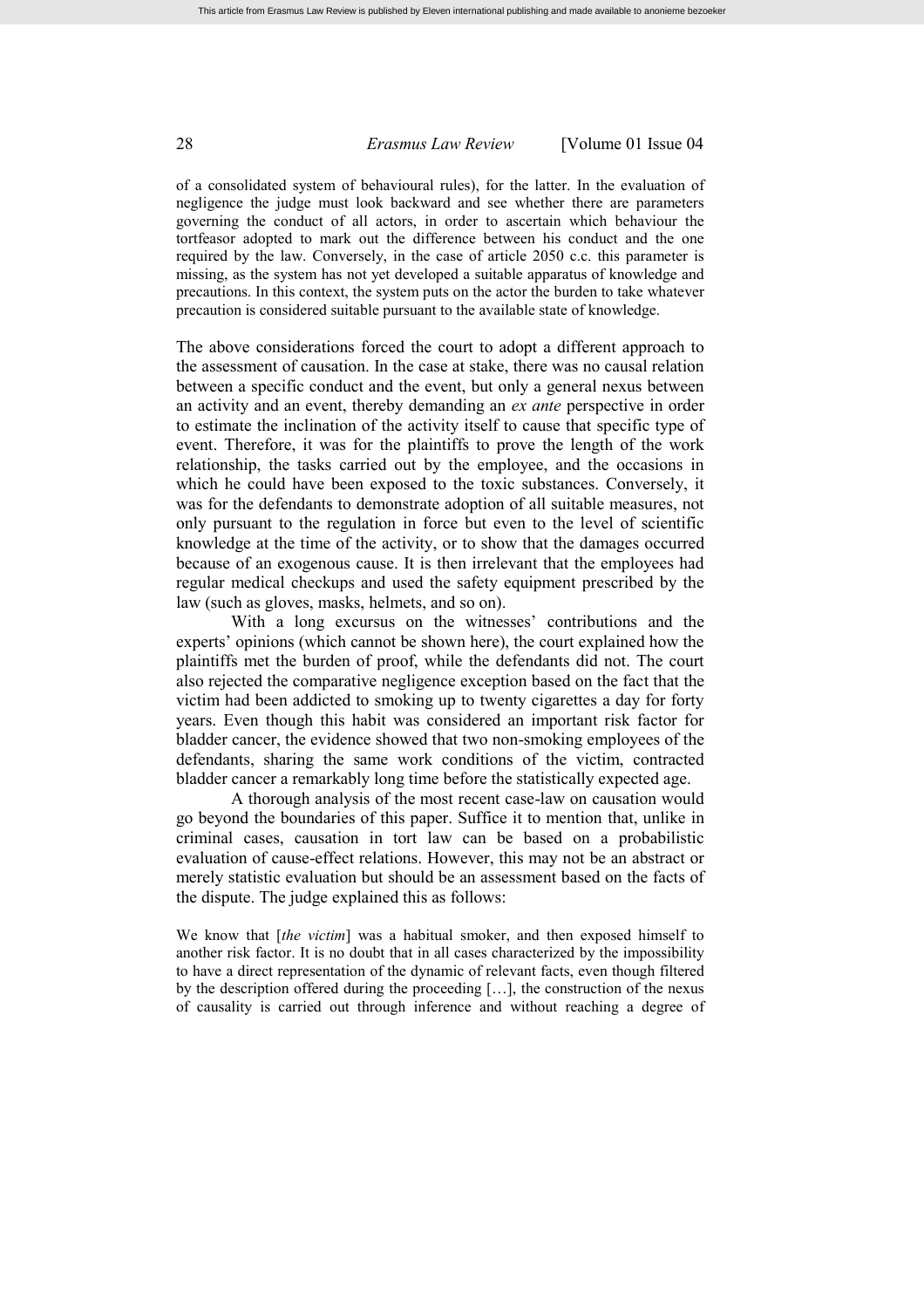absolute individual certainty (which is no longer […] seen as a goal of the system's policy).

This evaluation is allowed in the civil area, provided that a complete description of the event and of all relevant risks is given, not only in consideration of the compensatory function of tort law, but also based on the deterrence goal. In other words, an approach based on the notion of foreseeable (and avoidable) risk *ex ante* provides incentives to adopt investments in precautions for the professional manager of the activity, who is able to make an appropriate choice as to the internalization of the costs (as well as to spreading them on the market) and as to the uncertainty pertaining to the same activity, deemed dangerous, avoiding that they lay were they fall.

The framework sketched out by the judge in the last sentence shows consistent adhesion to the tenets of Calabresi's approach to tort law. The *ex post* evaluation, typical of a judicial opinion, cannot ignore the signals that will be given to parties dealing with analogous situations. One of them, the entrepreneur, has the clear opportunity to internalise a foreseeable risk: namely*,* one that should have been considered and that the victim would not have been able to control. The entrepreneur can make the right choice and, therefore, is the obvious candidate for liability when he/she does not behave accordingly.

#### **10 Liability for Things under Custody**

With its unpublished decision of June 18, 2007, the Tribunal of Venice dealt with a case calling for the application of article  $2051$  c.c., which – as already noted – provides for the discipline of liability for things under custody. The plaintiff claimed that he was on the way to his shop, crossing a street that had two carriageways divided by a centre strip. To reach the other side he had to step over the strip, and he accidentally put his left foot into a tapwater drain, which was about twenty centimetres deep and had no protective grate. In so doing, he lost his balance and fell, suffering serious injuries to his left knee and leg veins. The Municipality of Venice claimed that the event occurred because of the plaintiff's negligence, as the opening was quite visible, and denied that article 2051 c.c. should apply.

After ascertaining that the facts took place according to the plaintiff plea, the tribunal refused to deploy the 'trap doctrine', stemming from the judicial interpretation of article 2043, and opted for article 2051, which has crucial consequences. While the first cause of action requires the plaintiff to prove that the state of the thing, which resulted in the accident, was both (subjectively) not visible and (objectively) not evitable (thereby grounding a claim of negligence against the Public Administration), the second cause of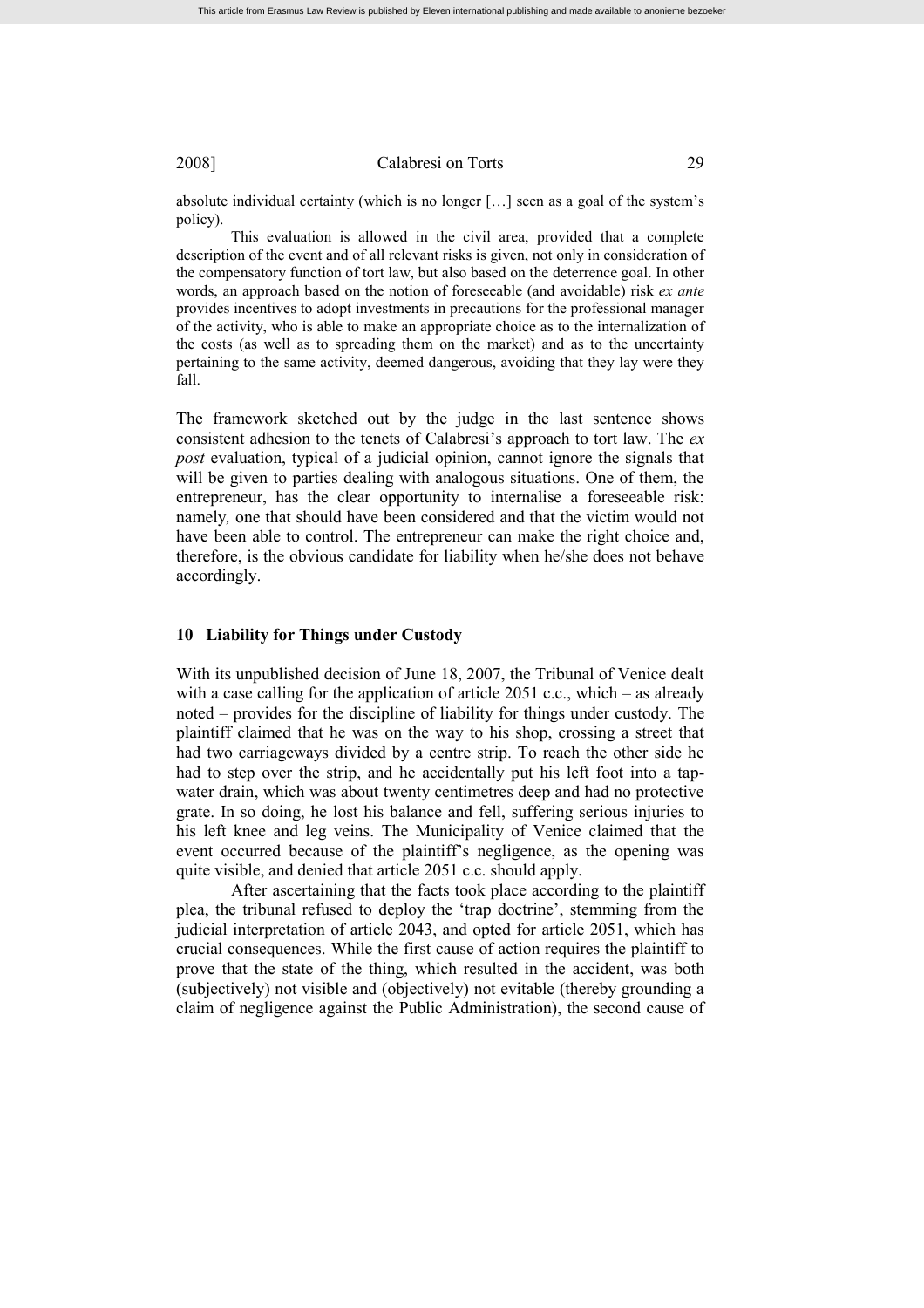action requires simply that causation be proved between the thing and the damage.

Mainstream case-law disallows application of article 2051 to goods such as public roads, because the extension of the thing and its intense use by society at large make it impossible for the administration to effectively exercise control powers as custodian, which is a precondition for the liability in question. The Court then explained that:

The argument [*based on the interpretation of article 2051 c.c.*] usually goes hand-inhand with the fear of excessively burdening public bodies with the costs of the system in comparison to the negligence regime, and of over-restricting judicial discretion in the assessment of the case.[*In short,*] the economic burden of compensations to be paid would be exorbitant for the Public Administration and, ultimately, for the entire collectivity.

Nevertheless – the judge goes on to say – it is also to be noted that the above doctrine turned out to be a rule of strict liability, even though formally not related to the concept of custody. As liability automatically follows from lack of maintenance implied by the very presence of a danger (without any possibility to prove the contrary), this implies that a rule of 'negligence in re ipsa' is implemented.

After an excursus on the most relevant and recent case-law on the matter, the above argument led the tribunal to reconsider the traditional scope of application of article 2051 c.c. and to state that in the case at stake there was no reason to exclude it. The portion of the good that created the danger was delimited, such as to allow for actual control and to burden the custodian with liability only when the risk connected to the custody materialises. In other words, this provision is not to be applied to dangerous situations that are extemporary and exceptional (as it would be, for instance, for a banana skin dropped by a pedestrian or for oil leaked out from a car). However, the opening in question, located along the centre strip, seemed to have been the result of a state of things consolidated over time. Then – the judge concluded – article 2051 c.c. does not implement a mere presumption of negligence but rather a rule of strict liability based on the relation of custody. This can be avoided only by proving a fact outside the sphere of control of the custodian (such as the conduct of a third party or of the victim), which would exclude the nexus of causality between the thing and the harm.

In the tribunal's view, pursuant to a way of reasoning close to the first decision commented upon in this article:

The solution is consistent with economic efficiency – that is, the trade-off between aggregated social benefits and costs – because the cost of the accident is borne by the one in the best position to control the risk and to invest in precautions suitable to reduce it, leaving aside the possibility to apply for insurance. In this case, the cost of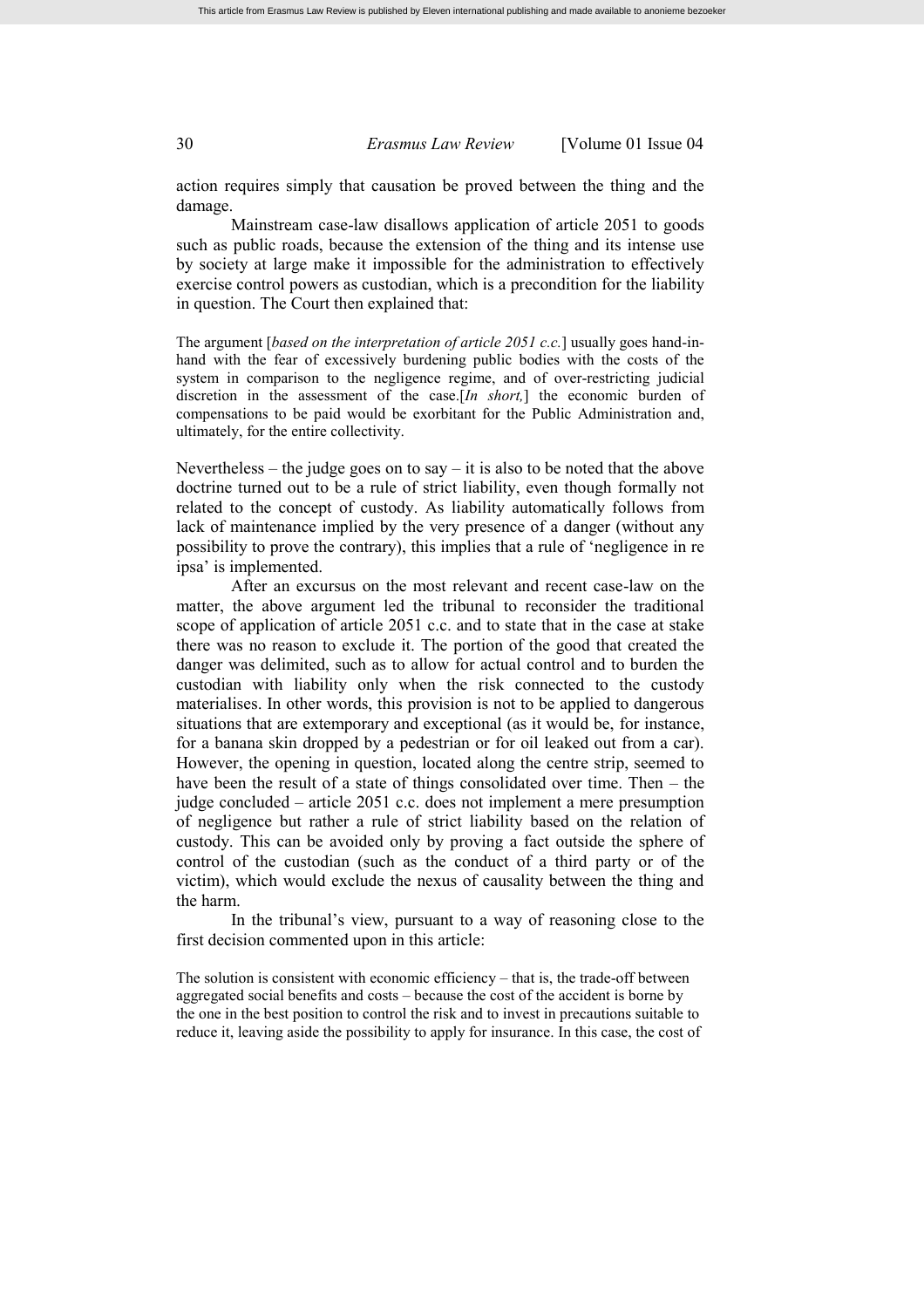the accident will be spread among all users because of the likely increase of taxation, or among all people insured. Both solutions are much better than leaving the damage where it falls, also considering that the harshness of a strict liability rule can be mitigated taking into account the comparative negligence of the victim, who relies on the full responsibility of the tortfeasor, but also receives an incentive to prevent risk situations connected to the use of roads, at least because of the incompleteness of the compensation for damages in this kind of accidents. Indeed, it is not indifferent for the victim to preserve her health (primarily injured in such events) or to recover the potential monetary equivalent. On the other hand […] the mechanism of article 1227, first paragraph, c.c. is not consistent at all with the trap or danger doctrine [*since*], if there is a causal contribution of the victim, the conditions of nonforeseeability and non-visibility are lacking $[4<sup>5</sup>]$ . In clearer terms, a rule of strict liability, with a comparative negligence defence, makes the economically oriented opposition to the extension of article 2051 c.c. to damages suffered by public road users questionable.

It is worth remarking that a similar rationale was followed by another judgment inspired by L&E principles, which was rendered by the Tribunal of Monza on October 25, 2001.<sup>46</sup>A pedestrian sued a municipality, asking to be compensated for damages suffered when he slipped and fell because of subsidence on the road surface. Also in this case, the tribunal rejected the trap or danger doctrine, in favour of the application of article 2051, because

[*The traditional view*] does not conform with […] the application of economic analysis of law methodology, with which the implementation of liability rules is to be made consistent.

After this general statement, the tribunal advanced many other arguments about public goods, the 'tragedy of commons', and the consequent free riding problems. All of them contribute to recommend (strict) liability as the preferred remedy:

Liability for the thing under custody means to give the custodian (that is the one entitled to intervene on the thing) an incentive to adopt measures suitable to avoid damages for third parties. The construction of the provision [*article 2051 c.c.*] as a strict liability rule then prompts not only the adoption of precautionary tools already

<sup>&</sup>lt;sup>45</sup> Article 1227 c.c. reads as follows: 'If the creditor's negligence has contributed to cause the damage, the compensation is reduced according to the seriousness of the negligence and the extent of the consequences arising from it. Compensation is not due for damages that the creditor could have avoided by using ordinary diligence'.

<sup>46</sup> In *Danno e responsabilità* (2002) 1201, with a comment by Laghezza, 'Responsabilità della P.A. per omessa manutenzione delle strade: la prospettiva dell'analisi economica del diritto.' For a more in-depth analysis of the long part of the judgment, which deals with L&E issues, see Pardolesi and Tassone, above n. 21, at 137 ff.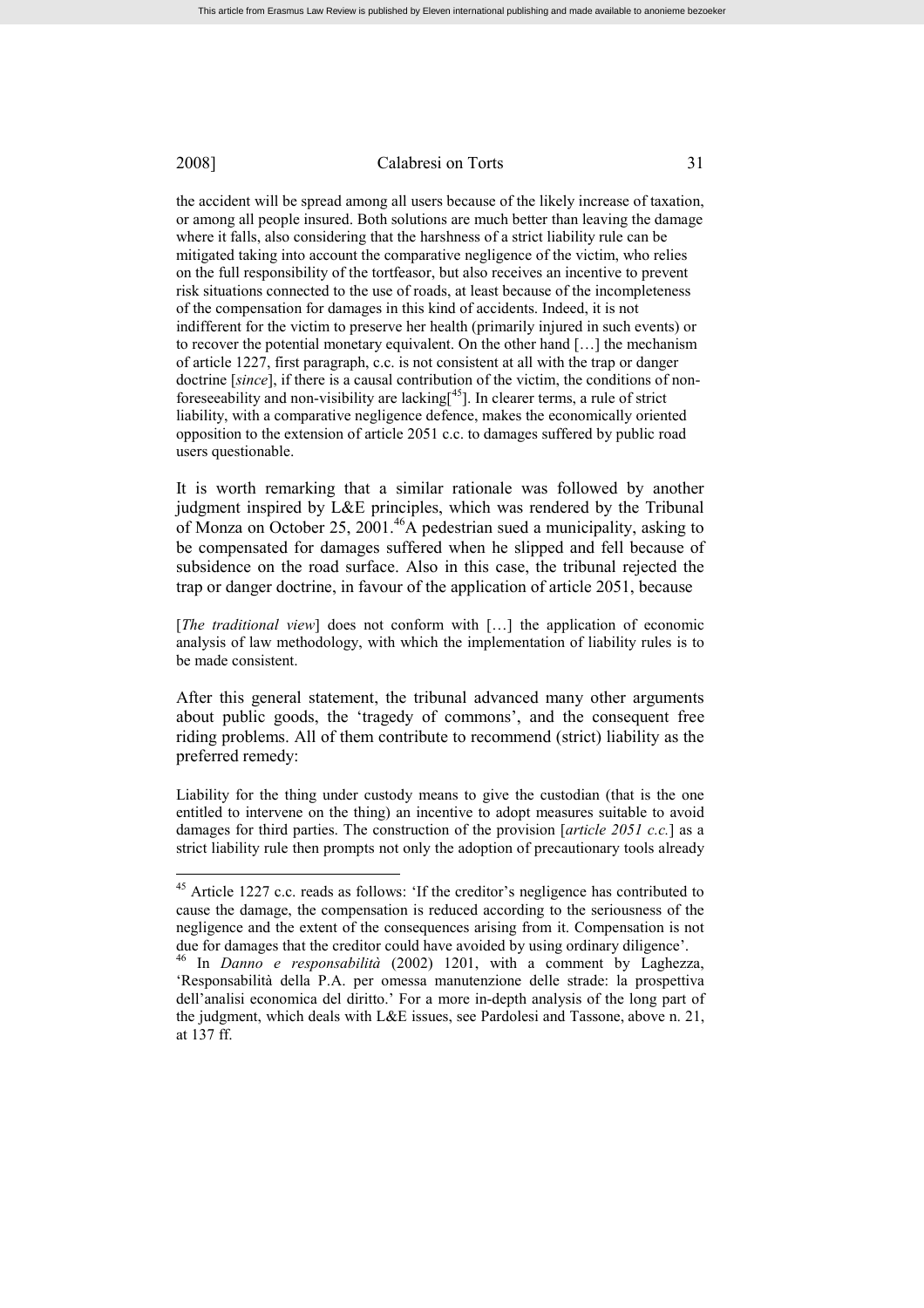known and available (which also a negligence rule would stimulate), but even an investment in technological research, aimed at finding new remedies.

Returning to general L&E principles, the judge explained that a liability rule is the best solution because in the case at stake the allocation of resources, of property rights, and of entitlements to compensation for damages is not a matter of indifference.

Above all, for goods which raise a 'collective' problem, such as public ones, […] transaction costs become prohibitive. This reason alone implies that a mitigation of the ordinary liability regime, as to the custodian, might be seriously inefficient, reducing the already poor incentives to control dangers, when a real possibility for potential victims to negotiate a preliminary protection is lacking.

The decision also excluded a solution based on the regulatory logic – implemented through administrative controls and criminal sanctions – because it would raise agency costs without ensuring an efficient level of deterrence. In the judge's view, this solution would also increase the indirect costs for public medical assistance if the level of expected damages were not limited.

As to the contents of the liability rule, after examining the situations in which a strict liability regime would be inefficient, the judge concluded that the case in question is not among them – because the municipality had a real possibility to control the risk – and strongly criticised the trap or danger doctrine. On the one hand, it leads to some irrational outcomes, as liability may be established when the public administration is not to blame at all and may be excluded when it is really negligent. On the other hand, it is not compatible with the comparative negligence rule, whose application entails the rejection of the claim in the present case), since:

The management of ordinary rules of civil liability is able to fulfil the need to stimulate a diligent and careful conduct of citizens, avoiding burdening the collectivity with the costs of non-excusable behaviours.

In summary, the traditional reliance of the Italian judiciary on the fault principle as the pivotal rule, which inspires and governs the whole realm of torts, is overcome. Strict liability emerges as the new emperor's clause in quite a large set of situations where Italian lawyers were used to resorting to negligence. This trend may be considered as an endorsement of ideas coming from New Haven. The two opinions show an unmistakable familiarity with the analysis developed in *The Costs of Accidents.* Calabresi is speaking through the judges' pages.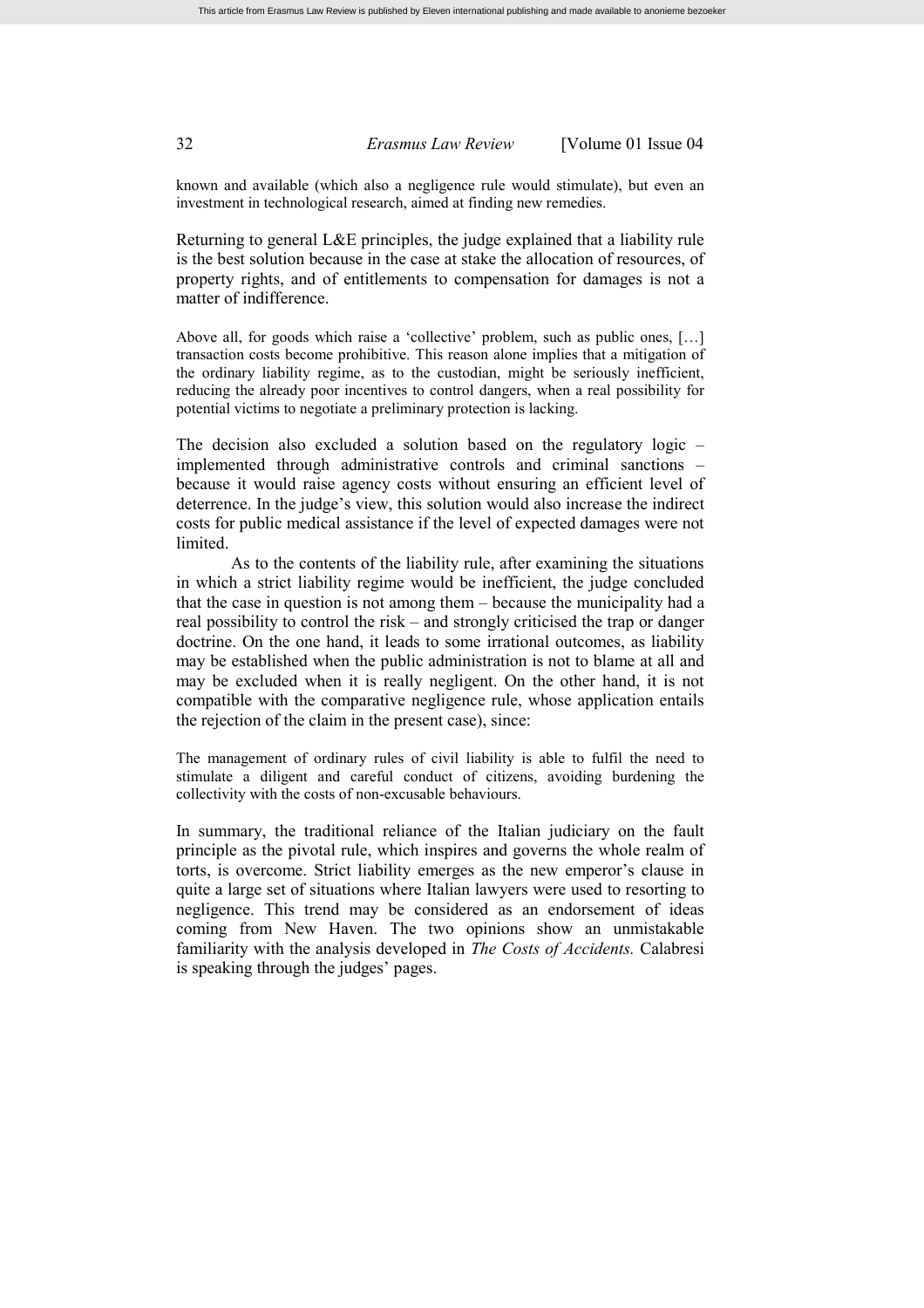## **11 Motor-vehicle circulation**

Another interesting decision was issued by the Tribunal of Venice on January 14,  $2003$ ,  $47$  in the field of motor-vehicle accidents, calling for the application of article 2054 c.c.<sup>48</sup>

The passenger of a car sued the driver together with his insurance company, asking for a high compensation of damages (estimated at more than 500,000 euro). The judge ascertained that the exclusive responsibility for the accident was with the defendant, and then explained that:

Rejecting the discriminatory case-law rule, based on an unproven possibility, for the victim, to foresee the danger and control the risk, as well as on a highly questionable possibility for her to demonstrate the fault of the accident, the Supreme Court considers article 2054 c.c. (a provision embodying general principles in the matter of motor-vehicles circulation) applicable also in favour of persons transported gratuitously or by simple courtesy. Therefore, the victim is entitled to make the same claim that can be made against the owner. […] This tribunal agrees to the justmentioned doctrine […] because it stems from a social-economic evaluation of the motor-vehicles circulation phenomenon.

Then, in the tribunal's view:

Considering that tort liability provisions are also a tool to prevent accidents, it is not clear which unilateral precautions the transported person can take, as she cannot ensure the good condition of the vehicle nor the compliance with the regulations applicable to circulation by the part of the driver, unless we imagine an obligation to cooperate in making the driver aware of risky situations. Her possibility of foreseeing the danger and controlling the risk is the same, taking into account the vehicle in which she is transported and any other vehicle, with a basic alternative: to accept or not to accept being transported. The alternative, in the light of tort law provisions, is not such to affect the possibility of preventing accidents through investments in precautions, or the capacity to internalize the externalities of one's own action, as the person transported – who does not contribute to the occurrence of

<sup>47</sup> *Id*. at. 89 ff.

 $48$  Article 2054 c.c. reads as follows: 'The operator of a vehicle that is not guided by rails is liable for the damage caused to persons or to property by operation of the vehicle unless he proves that he did everything possible to avoid the damage. In the case of collision of vehicles, it is presumed, until proof to the contrary is offered, that each operator contributed equally towards causing the damage suffered by each vehicle. The owner of the vehicle, or in his place the usufructuary or purchaser with reservation of ownership, is liable in solido with the operator of the vehicle, unless he proves that the vehicle was being operated against his will. In any case, the persons indicated in the preceding paragraphs are liable for damage arising from defects in the manufacture or maintenance of the vehicle.'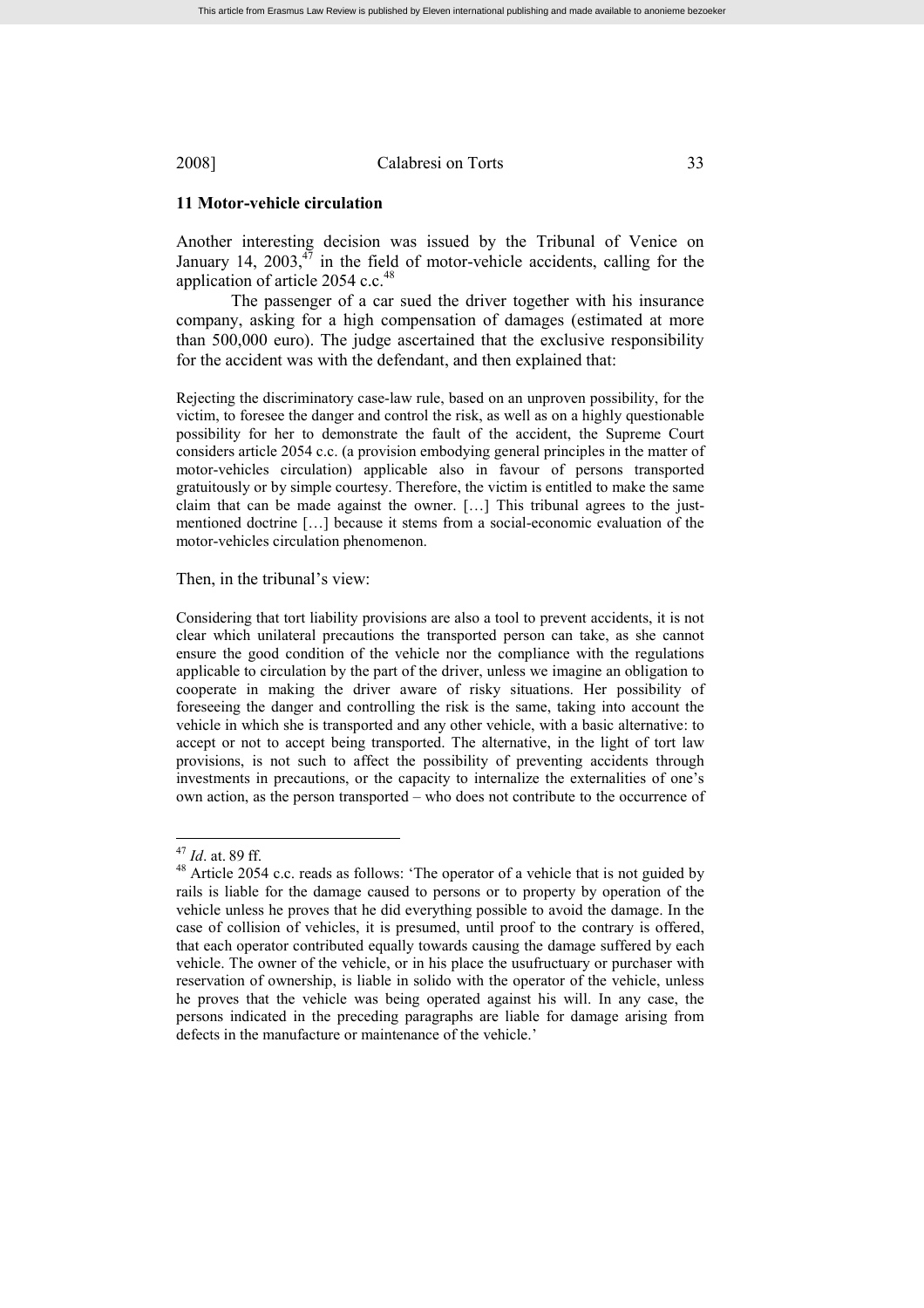the accident – is a mere bystander on the 'stage' of motor-vehicle circulation. […] we imagine an obligation to cooperate in making the driver aware of risky situations.

Therefore, according to article 2054, first paragraph, the plaintiff is not burdened to prove the driver's fault, whereas the latter, according to a model of liability based on the intrinsic danger of the activity or on the possibility of controlling the risk, must demonstrate having done everything possible to avoid the damage.

Recalling the analogous economic *rationale* that inspired the judgments of January 20, 2003, commented upon in section 3, the underlying logic of efficient allocation of risk is evident. If the victim cannot be reasonably required to adopt precautions, no apportionment between her and the driver has to be carried out. Again, the cheapest cost avoider principle offered the best solution to the judge.

While issues of insurance need not be raised, as the Law No. 990/1969 (in force at the time of the decision)<sup>49</sup> sets forth a regime of compulsory third party insurance, it is less clear why a strict liability rule is preferred to the ordinary fault regime implemented by article 2043 c.c. A tentative explanation might be that the references to the '*social-economic evaluation'* of the phenomenon and the '*intrinsic danger'* of the motorvehicle circulation led the tribunal to consider the economically oriented distinction between the reasonable care standard and the level of activity (i.e. driving safely vs. how much driving). While the former is obviously promoted by the fault machinery, the latter cannot be effectively monitored through diligence. This state of things clearly supports the choice in favour of a strict liability rule.

Eventually, even though the decision focuses on a specific provision, no-one could ignore its link to the general themes dealt with by the first judgment commented upon, expressly recalling the economic function of the law of torts.

#### **12 Spoiled Holidays and the Amount of Damages**

In completing our overview, it is worth stressing that L&E insights do help Italian courts not only to establish liability but also to assess damages. This result is shown in an unpublished decision of January 12, 2007, of the Tribunal of Venice.

As a by-product of a collision involving a scooter and a car, the driver of the former asked compensation for all damages suffered. Among other things, he claimed that, because of his impaired physical integrity, he

 $49$  The subject matter is now regulated by the 'Code of Private Insurances': that is, the Legislative Decree of September 7, 2005, No. 209.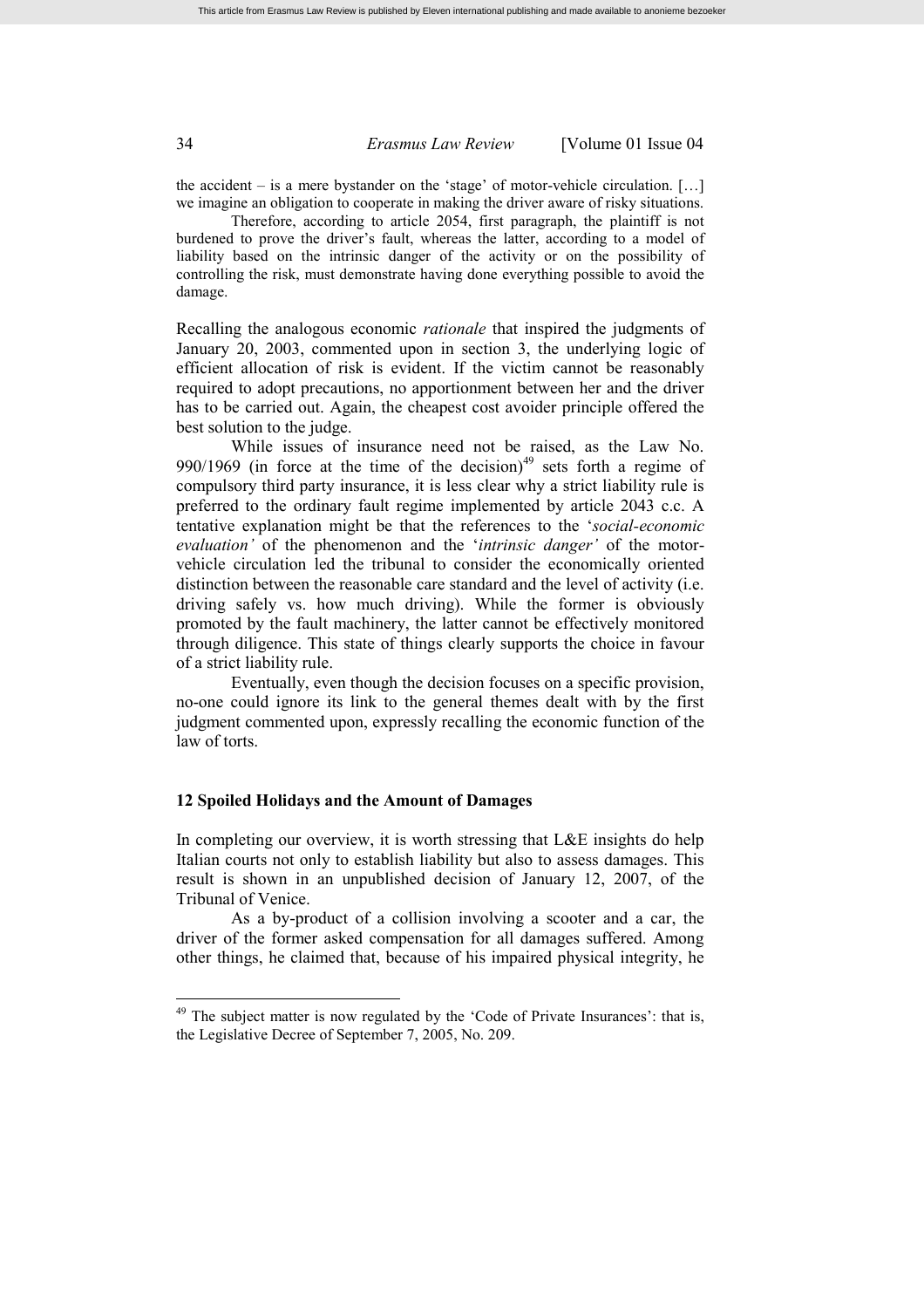had to give up a planned holiday and lost the monthly rent of 1,870.00 euros already paid for an apartment. In addition to this, the victim claimed that 10% of all damages were to be paid to an 'accident expert', who had assisted him in the negotiations carried out prior to the proceeding.

After ascertaining the exclusive liability of the car driver and having assessed the other components of the harm, the tribunal noted that the assessment of the damage for the 'spoiled holiday' required more definite proof. Information was needed about the time during which the scooter driver would have joined his family at the rented accommodation (in a region not far from their residence) for the whole month of July. Due to the lack of evidence with regard to his work duties, it could only be assumed that he would have spent at least each weekend with his relatives In this respect, the judge observed that:

[*Concerning*] more significant elements to assess the value of the loss of the deserved holiday, it is possible to consider the planned costs, which demonstrate the amount the plaintiff was willing to pay for carrying out non-profitable activities. Assuming a daily cost for the rent of Euros 62,30 (1.870 : 30), it is possible to award the sum […] of Euros 412,40.

As to the claim concerning the debt towards the expert assisting the plaintiff before the lawsuit, the judge underlined that, in general, this kind of expense can be accounted for within the liquidation of the economic harm (as they are incurred in order to ensure the victim a technical and professional support during pre-trial negotiation). However, at the time of the decision nothing had been paid yet to the expert.

From this perspective, there is a risk of overlap between not reserved [*to lawyers*] extra-judicial assistance and pre-trial assistance functional to the (reserved) judicial assistance, whose burdens are allocated pursuant to the procedural rules on fee shifting […]. This could induce an exponential increase in managing costs of accidents to the detriment of victims. In addition to this, as these expenses have not yet been incurred by the plaintiff […], it is not possible to assess its consistency with respect to the activity effectively carried out.

Here the flavour of Calabresi's thought, as a distinctive 'soul' of L&E, is admittedly impalpable. At most, this may amount to a feeble echo of tertiary costs. The reason for reporting this opinion is that it confirms, in an almost clerical way (and precisely for this humble attitude), the growing sensitivity of Italian case-law to the economic dimensions of adjudicative decisionmaking. All in all, this is invaluable evidence of the inroads of L&E into the citadel of Italian law.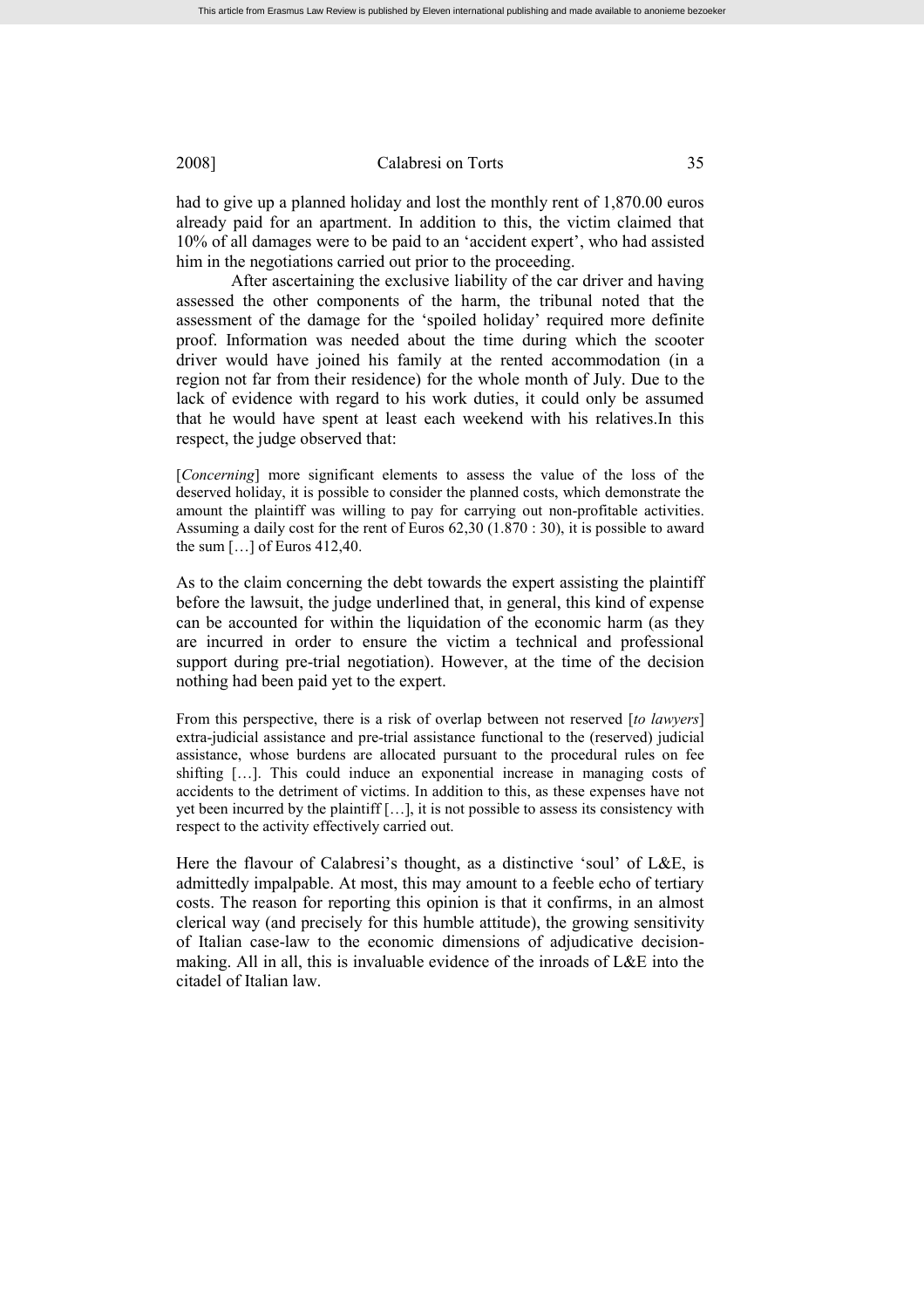### **13 Nuisances**

The best opportunity to conclude our views on the influence of Calabresi's thought on Italian case-law is offered by an unpublished injunction of the Tribunal of Venice of July 27, 2007, dealing with a nuisance controversy. In such disputes, the distinction between property rules and liability rules necessarily comes into play.

Both the owner and the user of an apartment (enjoyed through a bailment contract) claimed that the restaurant located on the ground floor made too much noise, owing to the music played throughout the premises and to the loud conversations of restaurant guests who regularly stood outside the building. In particular, the owner alleged that the prolonged exposure of the good to disturbing noise raised the risk of termination of the bailment relationship, and it might even have decreased the value of the property in the long run. The other plaintiff claimed harm to his health in the broad sense, considering the disrupted sleeping conditions, the decrease in mental concentration, and the ensuing stress and nervousness: in short, all the negative consequences relating to the quality of his life. Therefore, both plaintiffs asked the judge to immediately order the restaurant to cease its activity in originating the nuisances or to take all measures necessary to eliminate them.

Before determining that the nuisances exceeded the limit of what is ordinarily bearable and that no precautions can be taken to bring them below the threshold, the judge observed that article 844c.c. can be seen as a tool to protect not only rights on real estate but even the person who lives in it and his health.<sup>50</sup> Therefore, both plaintiffs were entitled to ask for a final injunction, whereas only the apartment dweller could apply for an interim order, considering that he was the one bearing the risk of irreparable damages if the remedy was granted only at the end of the trial.

Regarding restaurant clients conversing loudly outside the restaurant, the tribunal noted that:

As the function of the law of torts is to internalize the negative externalities in the perspective of reducing the social costs of accidents, the circumstance that clients hang out in front of the premises to drink and smoke does not exonerate the defendant from liability. In other words, it is totally lawful to pursue a profit goal (selling drinks […]), but this cannot be done to the detriment of the neighbours' sphere. […] As a result, in this context, even in light of the impossibility of adopting precautionary measures apt to abate the nuisances, the only workable remedy at this

<sup>50</sup> Article 844 c.c. reads as follows: 'The owner of land cannot prevent the emission of smoke, heat, fumes, noises, vibrations or similar propagation from the land of a neighbour unless they exceed normal tolerability, with regard to the condition of the sites. In applying this rule, the court shall reconcile the requirements of production with rights of ownership. It can also take account of the priority of a given use.'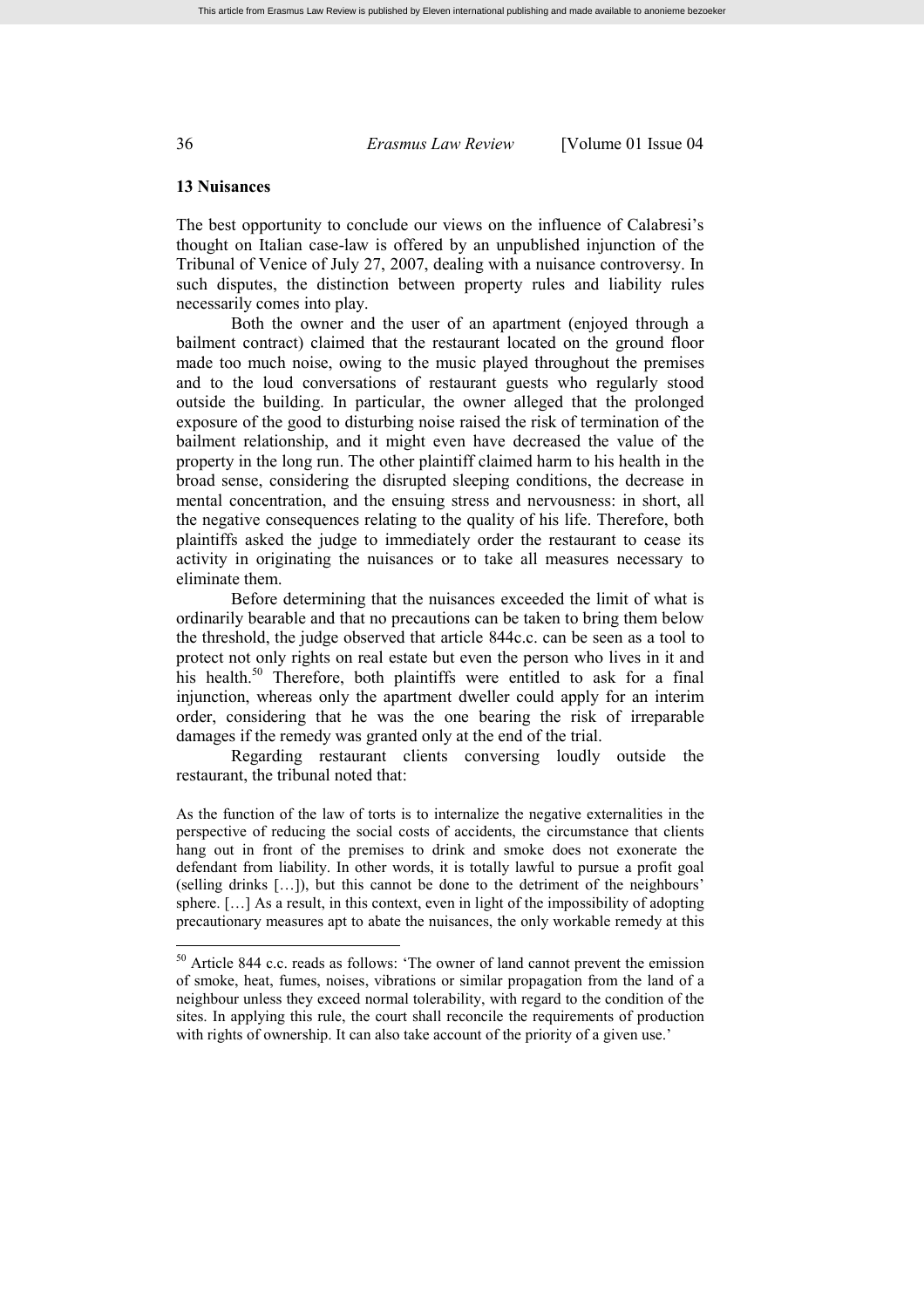moment is a full injunction: that is, the order to stop the use of any musical equipment and the conversations of clients inside and outside the restaurant.

In addition – the judge concluded – the above reasoning is supported by the recent reform of the Italian Code of Civil Procedure, according to which the preliminary injunction becomes permanent and definitive if no party asks for the prosecution of the proceeding on the merits.

It is not to be excluded that the preliminary order totally fulfils the need of protection, above all when the damages occurred are difficult to assess and the comparison between the negative externalities and the adoption of precautions justifies the implementation of a *property rule* – that is, [*a rule grounded on*] the impossibility of intruding on the sphere of other citizens without their assent – thus paving the way to the injunction.

On the whole, the opinion seems to be influenced by both the perception of the function of tort law as a means to reduce the costs of harmful activities and by the awareness that the nuisance framework is the prototypical case of conflicting interests. According to the scheme proposed by Calabresi and Melamed's 'View of the Cathedral'<sup>51</sup> as a sophisticated development of Coase's theorem, $52$  for the purpose of protecting legal entitlements a choice is to be made between property rules and liability rules. Property rules confer on the entitled party a strong protection forbidding interferences by other parties, whereas liability rules allow the other party to take the entitlement upon the payment of damages established by a court. Where transaction costs are sufficiently low (and this might have been the situation submitted to judicial evaluation in the case presented, since the owner of the restaurant was held to be perfectly aware of the individuals exposed to the by-products of her activity), the property rule is best suited to handle the problem: in fact, the parties are not impeded from negotiating towards the optimal allocation of resources.

<sup>&</sup>lt;sup>51</sup> G. Calabresi and A.D. Melamed, 'Property Rules, Liability Rules, and Inalienability: One View of the Cathedral' (1972) 85 *Harvard Law Review* 1089.

<sup>&</sup>lt;sup>52</sup> This is the nickname forged by George Stigler for the celebrated article by R.H. Coase, 'The Problem of Social Costs' (1960) 1 *Journal of Law and Economics* 3. The real significance of the Coasian message is still hotly debated: see A. Nicita and R. Pardolesi, 'Il Nobel che fece l'impresa,' forthcoming in *Mercato, concorrenza, regole*.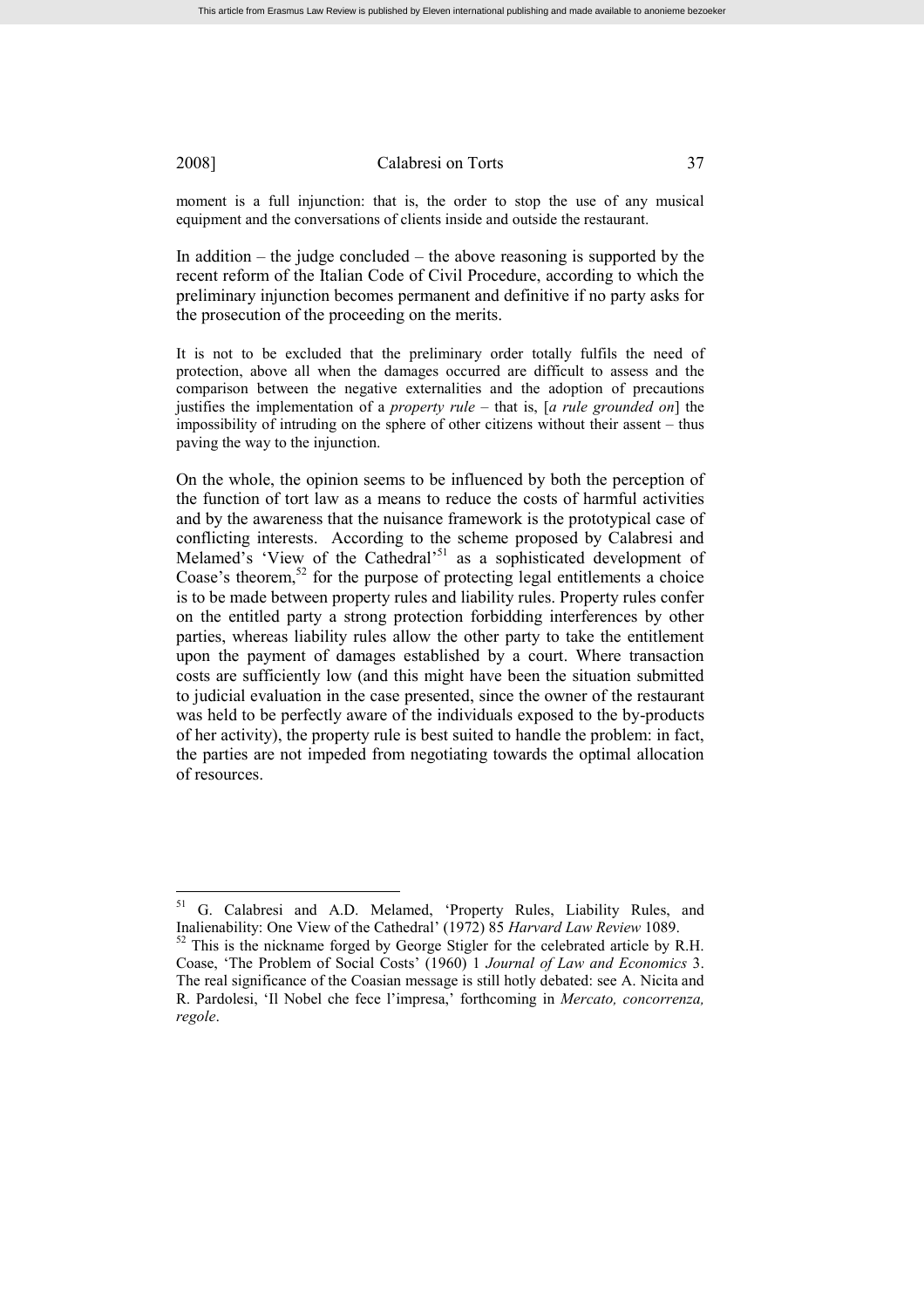#### **14 Conclusion**

Some authors argue that the popularity of L&E is rapidly increasing, especially with regard to its European strand. Other writers evoke a doctrinal background that focuses on the inherent structure of the law as an autonomous system and refuse programmatically to accommodate any invasive contribution from the outside. Which of the two approaches will be dominant in the following years is a still an open question. Moreover, it is uncertain whether the movement will evolve towards a more refined level of economic/econometric sophistication, banishing as inchoate all that rings of idle chatter about least cost avoider, efficiencies, transaction costs, and so forth. An alternative evolution would realise that, beyond mathematical niceties and formal elegance, the insights of economics should be deployed at the level at which economics works for lawyers and judges.

The hardcore economists' view would probably assert that the work of the founding fathers was of heroic origins, which have definitely vanished. Unfortunately, in so doing, it would also ignore that the main achievement of L&E was to illuminate many black holes in the Kafkaesque technicalities of the law. Thanks to the ingenuity of the forerunners – Calabresi being in many respects the first in line, precisely for his lack of addiction to the tenets of wealth maximisation and for his attention to other values – much has been done in the direction of clarifying and rationalising legal concepts. And a great deal more may be added in the future, always aiming to help lawyers to better grasp the very sense of their mission: applying the law in a less than arcane way, open to scrutiny from external perspectives, and conscious of the necessity that the rule be consistent with its functional fabric. After all, this has been – and hopefully will continue to be – the most genuine contribution of the movement.

Since the publication of *The Costs of Accidents*, tort doctrine has developed a policy awareness that has deeply reshaped its conceptual foundations. Calabresi's insights have penetrated the academic world, well beyond its candour in recognising the occurrence of the phenomenon. But this legacy was not destined to be confined simply to law in the books or in the university classrooms. To the surprise of no-one, it has made significant inroads into the day-by-day operations of the courts, and not only in the US, as we have tried to demonstrate. The appropriate mix of different techniques aiming to minimise the costs of accidents is not, according to Calabresi, a choice reserved for the legislator: the judge is equally involved, and is called to handle delicate trade-offs. The analysis presented in this paper should be coupled with the more general trend to re-interpret some key provisions of the Civil Code, from the original primacy of the fault principle to the new 'credo' of strict liability. And this confirms that a section of the Italian